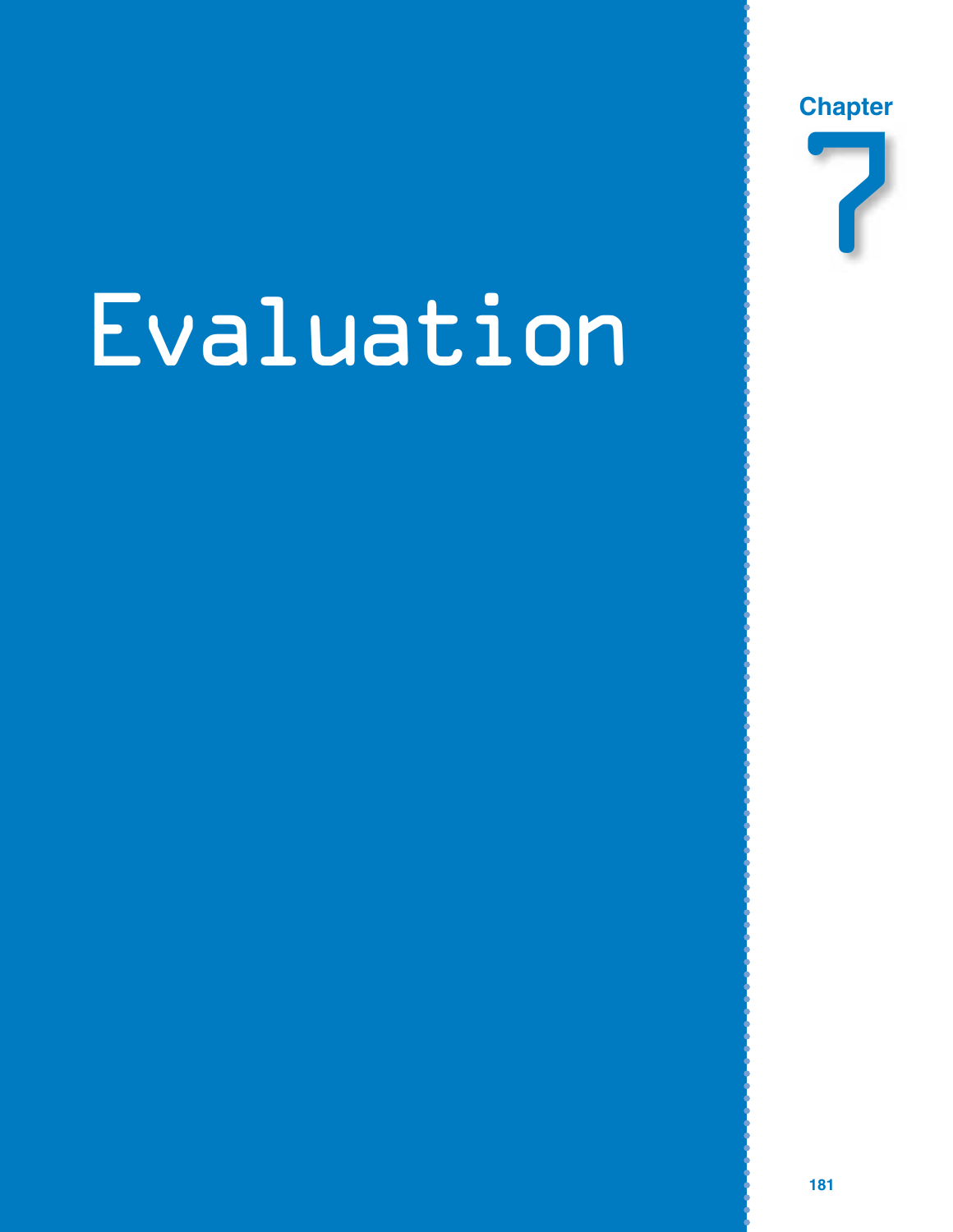## **Table of Contents Chapter 7**

| How Do We Know It's Working? 183                         |
|----------------------------------------------------------|
|                                                          |
|                                                          |
|                                                          |
| Key Elements of a Technology Program Evaluation Plan 188 |
|                                                          |
| <b>Evaluation Committee Composition Matrix 193</b>       |
| Technology Evaluation Organizing Questions 194           |
|                                                          |
| Developing Indicators Worksheet 196                      |
|                                                          |
| Online Teacher Technology Survey 198                     |
| Classroom Observation Template 201                       |
| Sample Teacher Focus Group Questions 202                 |
| Using the Evaluation Results 207                         |
|                                                          |
|                                                          |
|                                                          |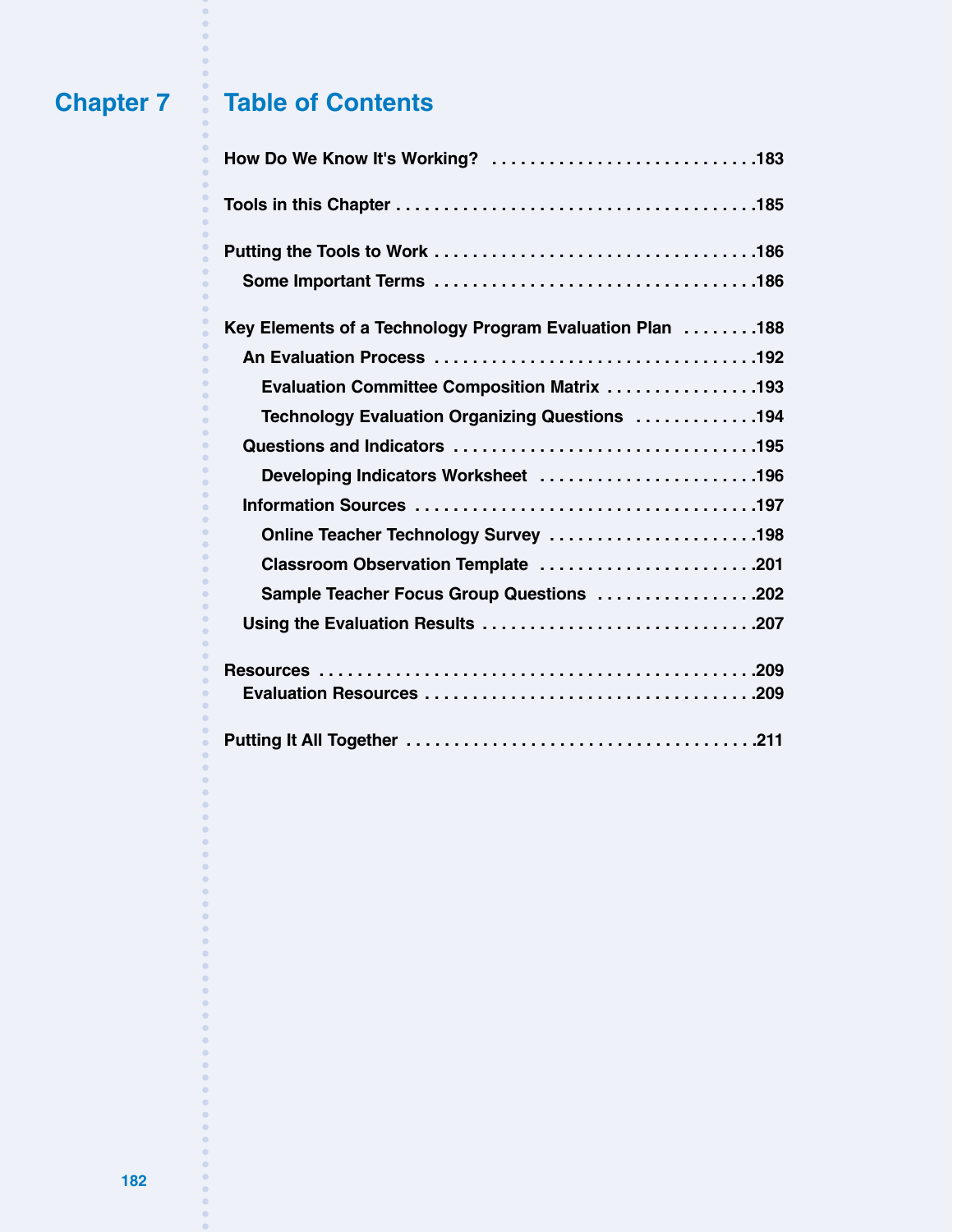# Evaluation

## **How Do We Know It's Working?**

s we look at schools in the SEIR◆TEC region, as well as around the country, we find that increasingly parents, board members, teachers, and the general public are asking "How do we know it's working?" Is educational technology providing the benefit and impacts at the classroom level that live up to the promise it holds in so many people's minds? Everywhere we go, the logic is the same. Districts have spent millions on technology infrastructure, materials, and professional development, but all too often, these investments have been made without any clearly framed way of assessing the impact that technology has on student achievement. A

There are some who will say that information technology is simply another educational fad, and that, just as so many things before it, technology will end up gathering dust while schools continue to grapple with the real business of teaching and learning. Ultimately, schools will stop spending money on computers and start buying something else. Well, if history can be a predictor, the pundits might just be correct. But this does not have to be the case. If educators can establish clear goals for technology's use as a tool for teaching and learning, and measure the performance towards meeting those goals, technology will not be funded solely on faith. The challenge is to create realistic evaluations of instructional technology's impact on students and their academic achievements.

In Chapter 1, we shared some of the lessons we have learned from working with the SEIR◆TEC intensive site schools over the past few years. Perhaps the most significant insight we have gained is that when we see improvements in student achievement, it is the result of a combination of factors, not merely the availability of technology. These factors include, but are not limited to: the vision and support of school and district leaders; the usefulness of the technology plan; teachers' attitudes, beliefs, and behaviors; the amount, availability, and quality of professional development and technical assistance; the teaching and learning environment; and the extent to which technology use is linked to the curriculum, standards, and student assessment.

Another important observation is that evaluation is usually the weakest component of technology plans. Not surprisingly, technology leaders at the US Department of Education say that evaluation is often the weakest part of grant proposals, too. We don't know exactly why this happens, but we think there are several factors involved:

**•** There are not many school and district-level professionals who have the expertise in both evaluation and instructional technology needed to design and implement high-quality evaluations. This seems to be particularly true in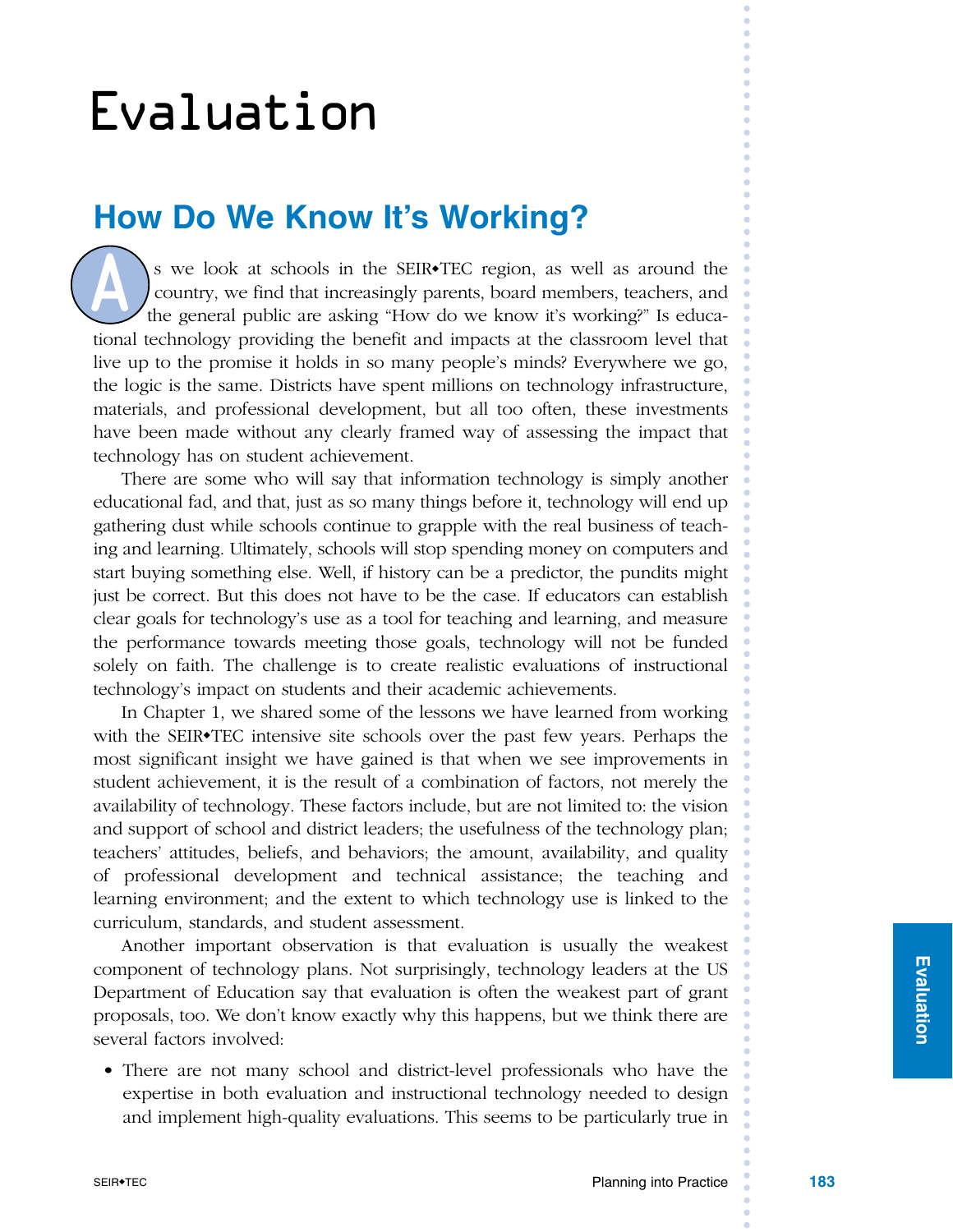rural districts where there are no universities with graduate programs in technology and evaluation.

- **•** Traditional measures of student learning, such as standardized tests, seldom measure the benefits students gain through the use of technology, such as critical thinking, cooperation, research skills, independent learning, product design, and task commitment.
- **•** Policymakers and funding agencies often have unrealistic expectations about the improvements in learning that will result from technology initiatives. One legislature in our region, for example, wanted to see gains in student achievement-test scores six months after funding was appropriated. When you consider that it takes an average of four to five years for most teachers to reach the state of technology proficiency where they use computers fluidly and effectively, and that an impact on students will not occur any sooner, it's no wonder that administrators can be more concerned about potential political fallout from a negative evaluation than in learning how to improve their programs.

On the other hand, we have seen stellar examples of how technology leaders have used evaluation data and progress reports to garner increased support from policymakers and the community at large. When school boards have data indicating that the money that has been spent for the technology program is leading to improvements in teaching and learning, they are usually willing to allocate more money. In other words, success begets success. We have also observed that schools and districts that monitor their progress toward technology integration see evaluation results as input into planning their technology program, e.g., identifying needs, problems, and opportunities. The point is that evaluation is neither easy nor inexpensive, but when it is an integral part of the ongoing technology planning and infusion process, it is well worth the effort.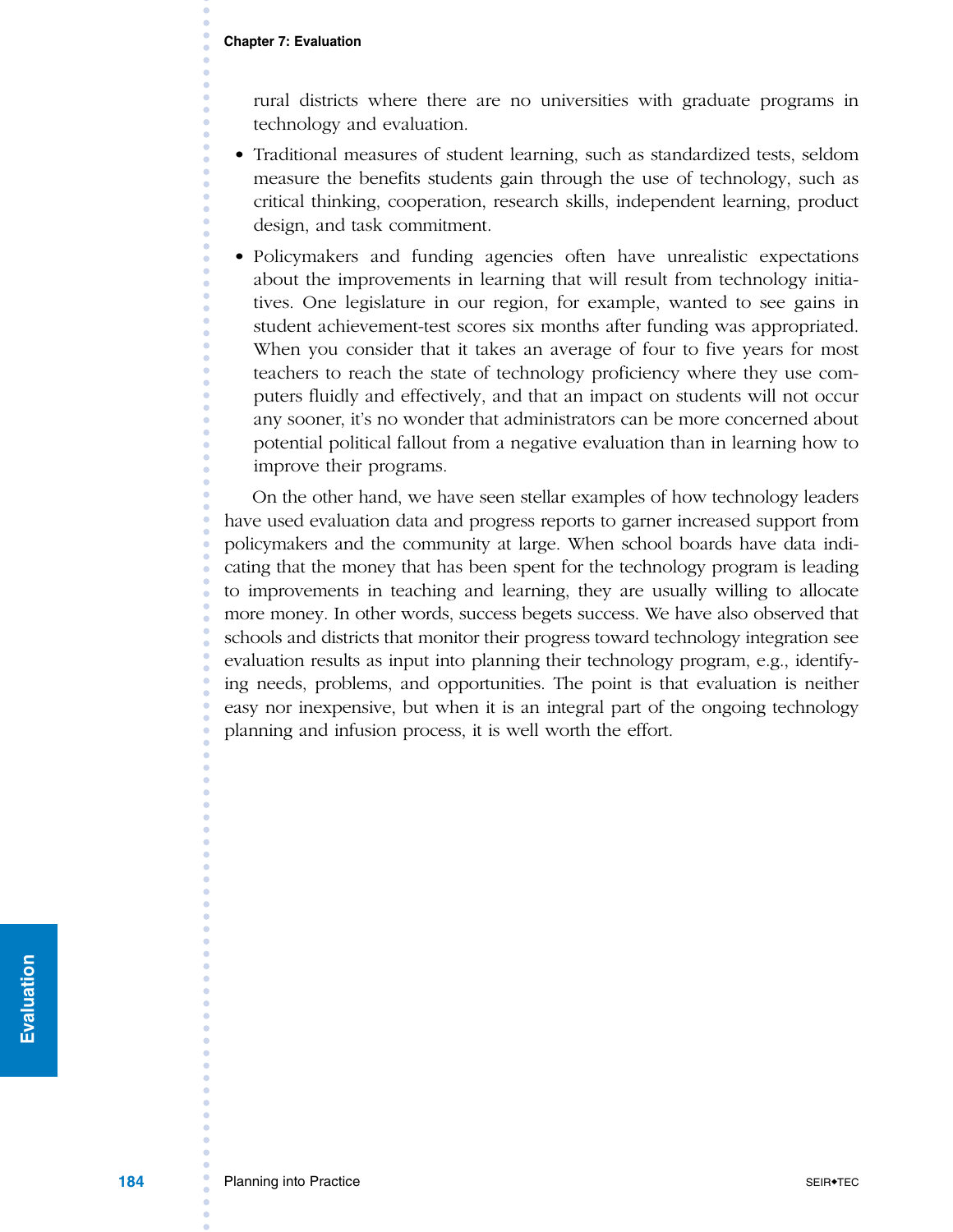## **Tools in this Chapter** <u>s – J</u> THE TOOIS

**Some Important Terms.** A list of evaluation-related terms and definitions is included to ensure that everyone in the evaluation process is using the same terms in the same ways.

**Evaluation Committee Composition Matrix.** The matrix is designed to enable you to select members for your evaluation committee who will be effective in carrying out the evaluation process.

**Technology Evaluation Organizing Questions.** The list of questions serves as a starting point for the evaluation process.

**Developing Indicators Worksheet.** The worksheet helps evaluators organize information that will be useful in developing performance indicators.

**Online Teacher Technology Survey.** We have reproduced an online survey that can be used to gather teacher input for the technology program evaluation process.

**Classroom Observation Template.** The form can be used by administrators or other teachers who are observing classroom use of technology as part of the evaluation process.

**Sample Teacher Focus Group Questions.** Conducting focus groups of teachers who are using technology to teach can be a valuable part of the technology program evaluation process. An extensive list of *Sample Teacher Focus Group Questions* is included to help you conduct your own focus groups.

**Using the Evaluation Results.** *Using the Evaluation Results* suggests the most productive uses of the results of your technology program evaluation.

**Evaluation Resources.** A list of online and print resources is included at the end of the chapter.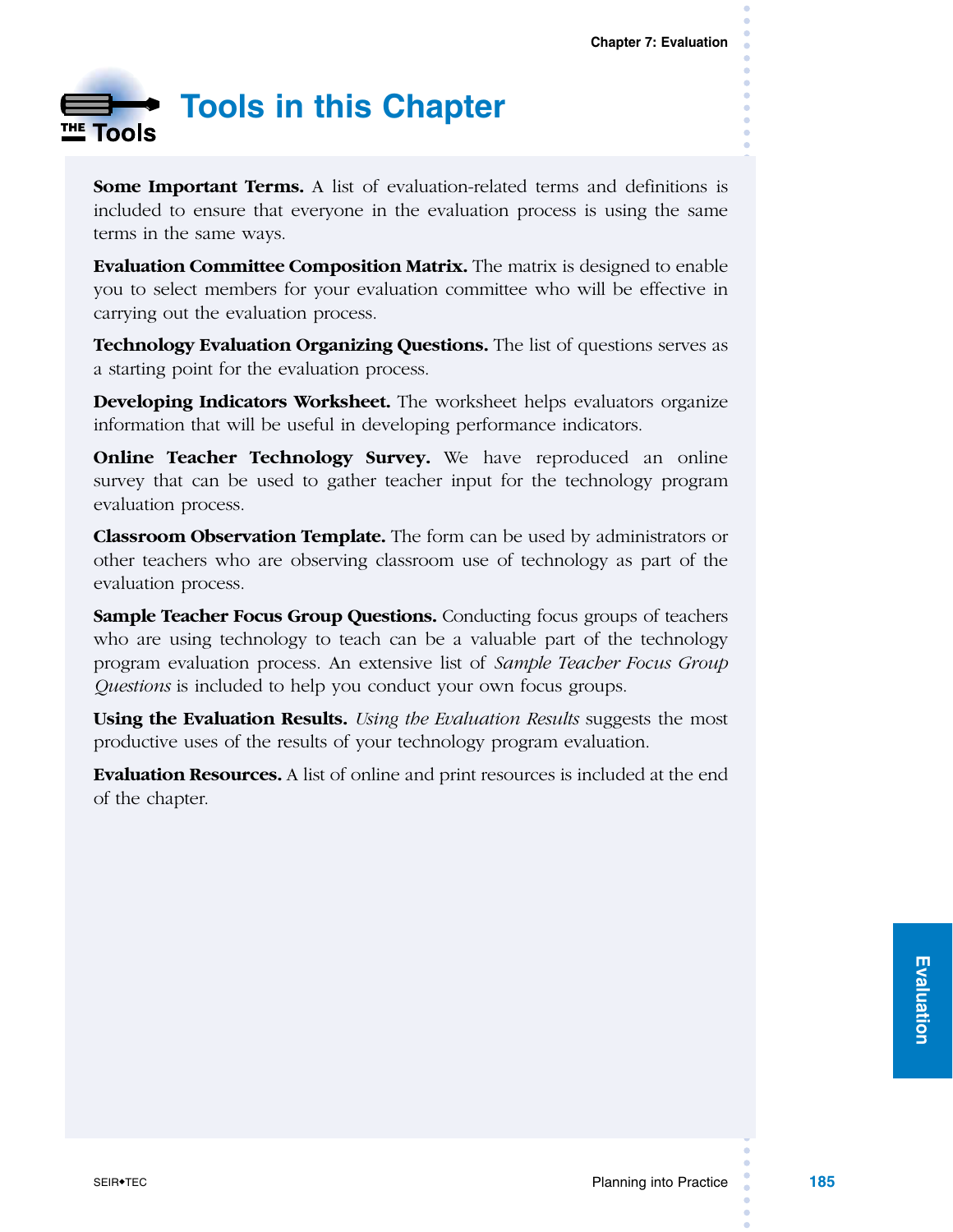## **Putting the Tools to Work**



## **Some Important Terms**

When we conduct workshops on evaluation, we sometimes notice that not everyone uses the same terms in the same ways. We thought this would be a good place to stop and talk about some important evaluation terms and concepts—just to be sure everyone is on the same wavelength.

## **Assessment and Evaluation**

In general parlance, *assessment* and *evaluation* are often used interchangeably. In this chapter, however, each term has a specific meaning. When we talk about *assessment,* we're referring to the measurement of knowledge, skills, and performance—usually in terms of learning. For example, we talk about the assessment of student learning in terms of portfolios of their work or scores on end-of-grade tests. We might also refer to self-assessment measures that teachers can use as a tool to reflect on their technology competencies. When we talk about *evaluation,* we mean ways of examining the performance of the overall technology program as well as specific aspects of the program, such as professional development, technical assistance, and resources. Program evaluation usually addresses questions of accountability, quality, impact, sustainability, and lessons learned:

- **Accountability.** Is the program doing what it is supposed to do, i.e., what was laid out in the technology plan? Is the money being well-spent?
- **Quality.** How well are we implementing program activities and strategies? How good (useful, effective, well-received) are the program's services and products, such as professional development, technical assistance, resources, and infrastructure?
- **Impact.** Is the program making a difference? What effects are services and products having on teachers? students? administrators? the school climate? the community?
- **Sustainability.** What elements are, or need to be, in place for sustained levels of improvement in teaching and learning with technology to occur?
- **Lessons learned.** What lessons are we learning about the processes and factors that support or inhibit the accomplishment of objectives?

Answers to these questions should lead to an understanding of the extent to which the program is meeting its goals and objectives.

## **Proximal and Distal Effects**

Evaluators sometimes use the terms *proximal* (near) and *distal* (distant) to talk about the relative strength of effects or outcomes. Let's say, for example, that a district wants to evaluate the impact of a series of workshops on ways to use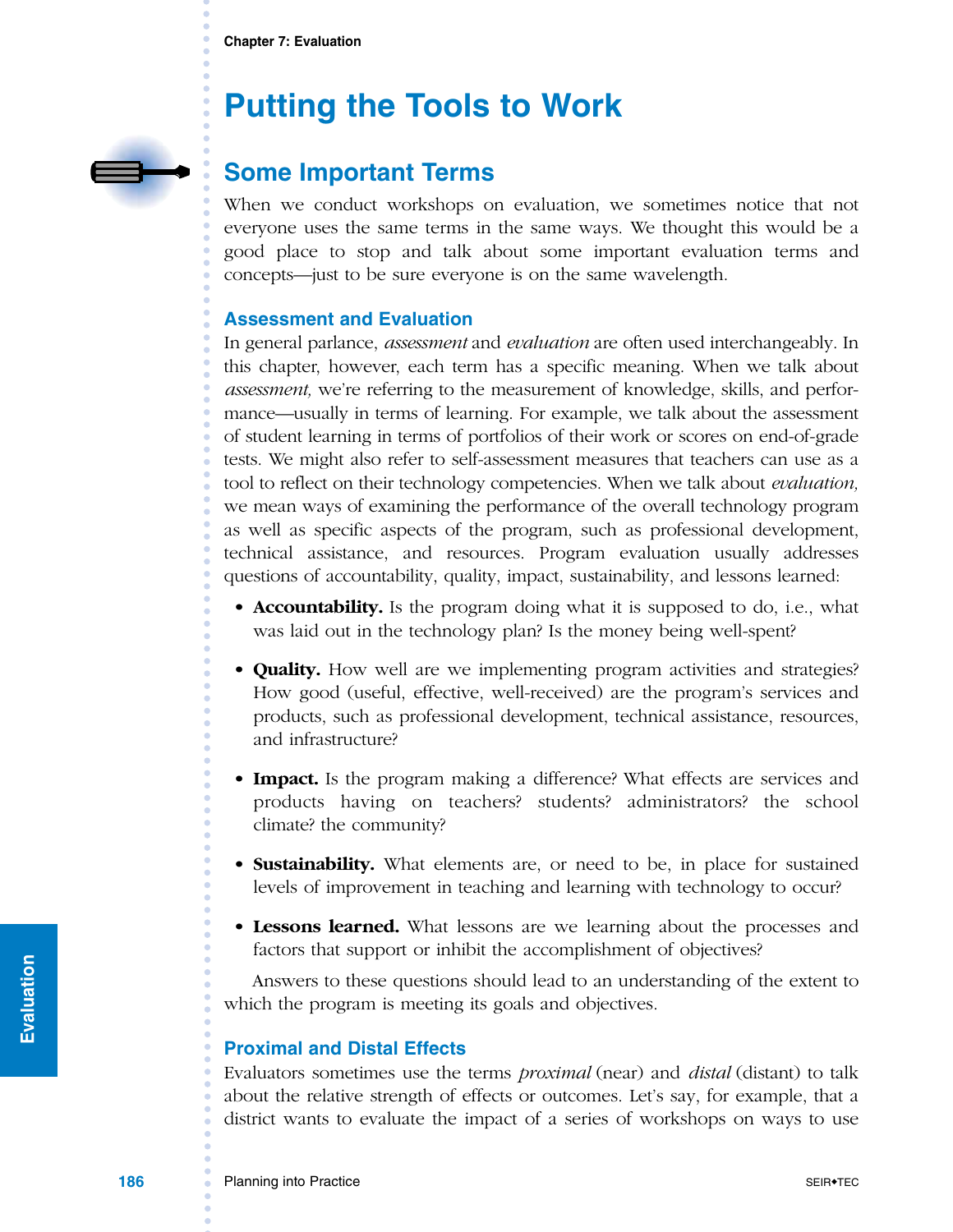technology to enhance writing. (See the following chart.) The *proximal* effects of the workshops would be that teachers learn new skills and acquire new knowledge about how to use technology effectively as they help students learn to write. Typically this kind of effect is measured by a questionnaire administered at the end of each workshop. That's fine, because you need to know how well the workshops went, but wouldn't it be much more important to find out whether teachers are actually applying what they learned in the workshops (the *intermediate effect*)? Until you determine whether teachers are using technology as intended, you cannot say for certain that any changes in students' writing are the result (*distal* effect) of the teachers' professional development. If you look at proximal, intermediate, and distal effects, you should be able to identify breakdowns in the system as well as unexpected benefits. Then you can use the information to decide whether to continue or revise program activities.

| <b>Strategy</b>                                                                                 | <b>Proximal</b>                                            | <b>Intermediate</b>                                                                                         | <b>Distal</b>                       |
|-------------------------------------------------------------------------------------------------|------------------------------------------------------------|-------------------------------------------------------------------------------------------------------------|-------------------------------------|
|                                                                                                 | <b>Effects</b>                                             | <b>Effects</b>                                                                                              | <b>Effects</b>                      |
| Teachers participate<br>in workshops on<br>using technology to<br>support students'<br>writing. | Teachers learn new<br>skills and acquire<br>new knowledge. | Teachers apply new<br>knowledge and skills<br>as they teach.<br>Students use<br>technology for<br>learning. | Student<br>performance<br>improves. |

## **Formative and Summative Evaluation**

Let's say your district is conducting a series of six workshops on integrating technology into the curriculum. At the end of each day, or at the end of each workshop, participants complete a questionnaire where they indicate their level of satisfaction with the workshop content, format, presenter, materials, and so forth. The workshop leaders review the questionnaires and use the data to make decisions about which aspects of the workshop they should retain, revise, or eliminate in delivering subsequent workshops. This is *formative evaluation,* or taking a look at what is or isn't working and making adjustments while the activities are still fluid. After the final workshop, the workshop leaders compile the data and review the results of the questionnaires from all the workshops in order to make decisions about the value of the entire initiative. This is *summative evaluation.* Many people think that summative evaluation is what happens at the end of each year, but it is important to realize that it the nature and duration of the activity, not the calendar, that should determine when summative evaluation occurs. The point is that your evaluation component should include both formative and summative strategies.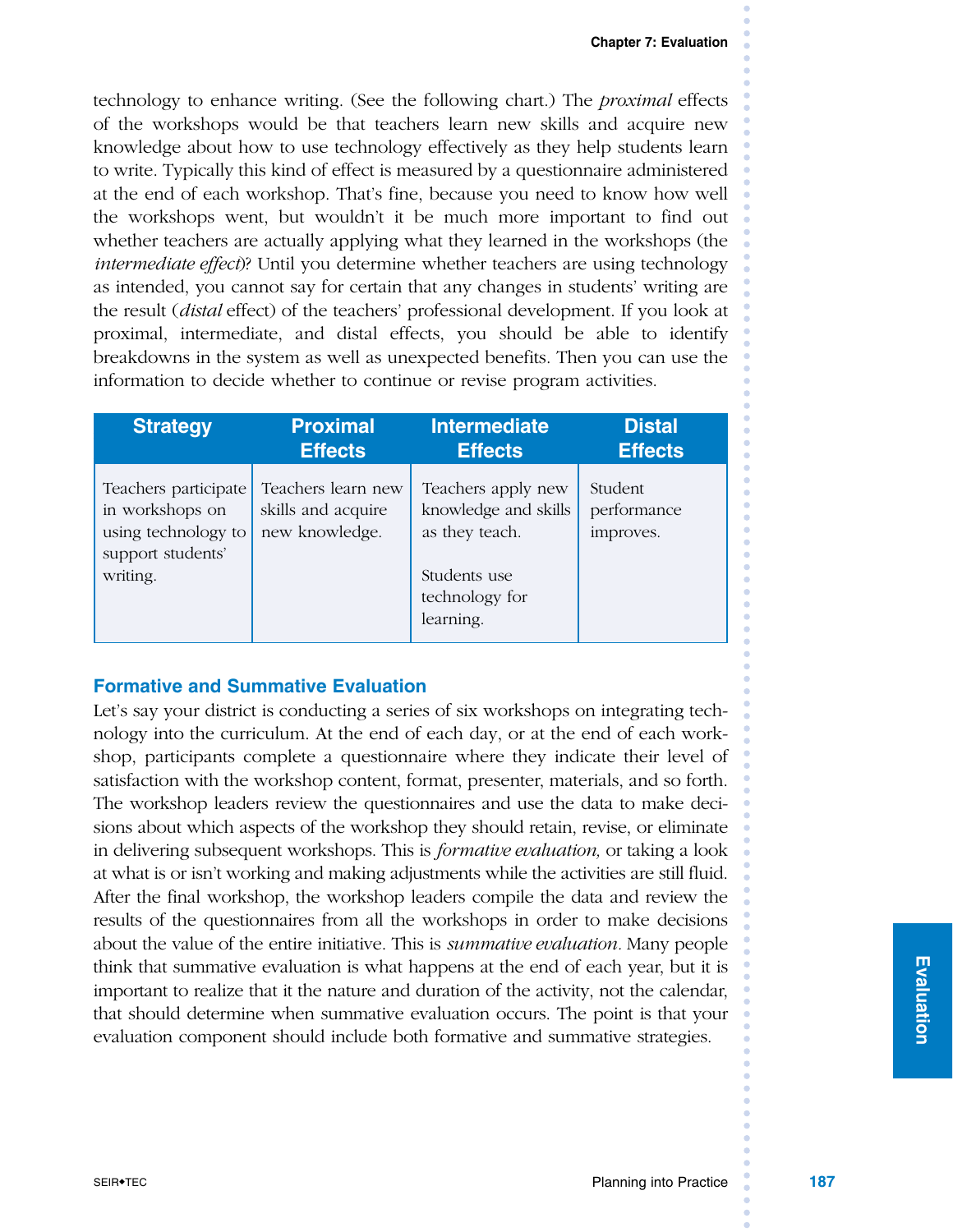#### **Quantitative and Qualitative Data**

Evaluation is a data-driven process. The basic evaluative process is to collect and analyze data that will help you make decisions about which elements of your program are working and which need to be improved. Evaluation also helps schools and districts tell their story (Bingham, 1999) in order to garner support from the community. The framework—or plot—of this story is determined by the evaluation questions created, but the story itself comes from data. Therefore, in educational-technology evaluation, the evaluator's task is to gather data that tell the stories of how technology has impacted teaching and learning. Data can be *quantitative* (counts of things) or *qualitative* (narration of things). We tend to think of quantitative data as coming from surveys, questionnaires, and standardized tests. Qualitative data usually come from interviews, classroom observations, focus groups, and archival documents, such as minutes of meetings and newspaper articles. A well-rounded evaluation will make use of both types of data by including broad-based indicators that are measured using quantitative and qualitative data (Sun, 2000). It is no more possible to tell the story of technology's impact solely through reporting test scores and computer counts than it is by simply laying out a string of anecdotal stories. Rather, data should be deeply descriptive and logically supportive of the questions to which it responds.

## **Key Elements of a Technology Program Evaluation Plan**

There are several good evaluation models that you can adopt or adapt for your technology program. If you've had a graduate course in the subject, you might go back through your textbooks to look at some of the classic models developed by experts in the field, such as Robert E. Stake, Daniel Stufflebeam, or W. James Popham. Or, you could search the ERIC database, which you can access through www.serve.org/disc, to find technology plans that include comprehensive evaluation components.

For the SEIR◆TEC project, we use a model that was originally developed at Western Michigan University by Brinkerhoff, Brethower, Hluchyj, and Nowakoski (1983). While the complete model would probably be overkill for most district technology plans (the SEIR◆TEC evaluation plan is about an inch thick), there are key elements that can serve as a framework for any program. These elements are evaluation questions, indicators of success, information sources, and criteria and benchmarks. The following chart is an excerpt from a district technology evaluation plan that is based on this model.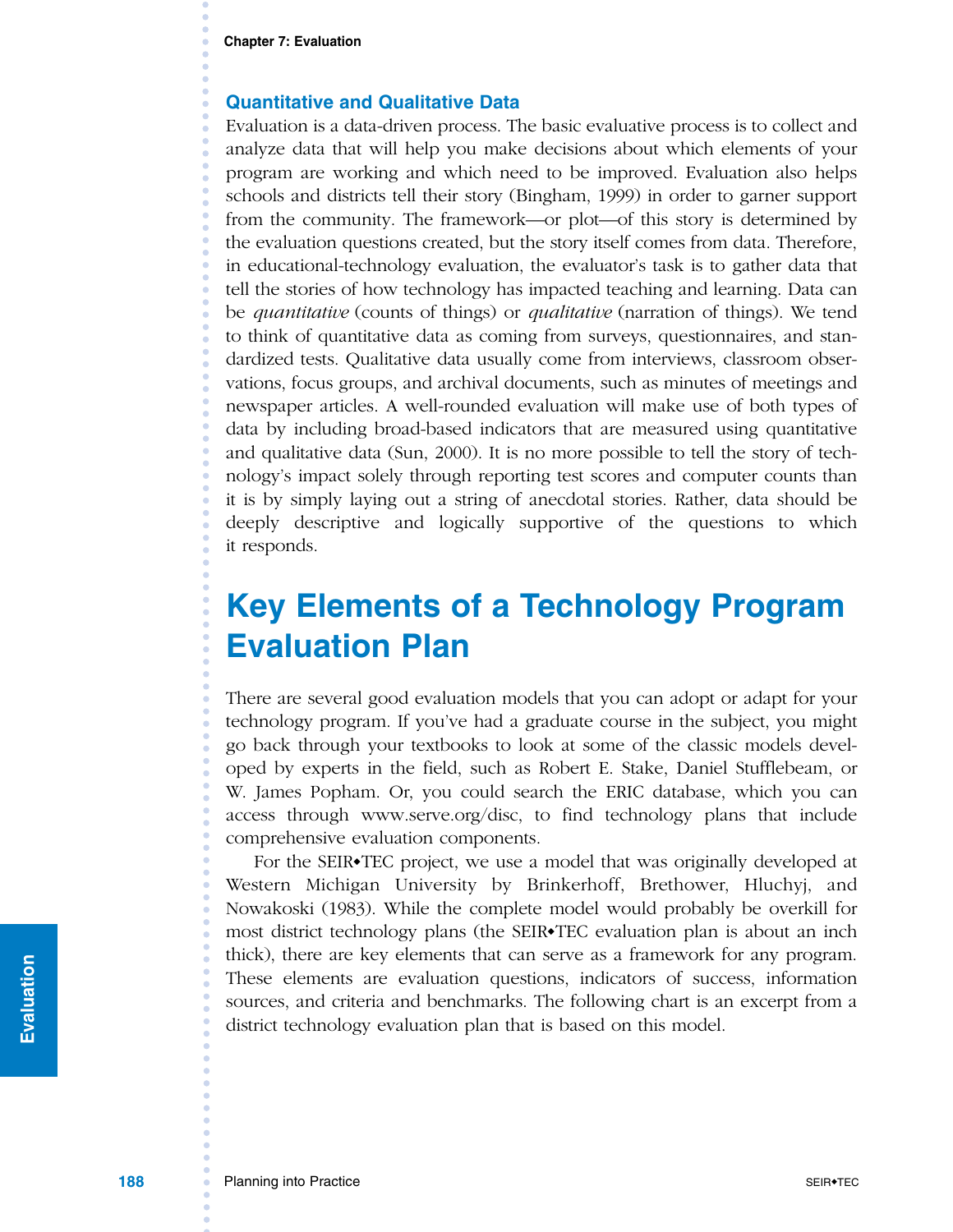Ċ ć

**Objective: Help teachers and administrators acquire the knowledge and develop the skills necessary for effective technology integration by providing ongoing professional development**

| <b>Evaluation</b><br><b>Questions</b>                                  | <b>Indicators</b><br>of Success                                                                                                                                                                                                                                                                                                                                      | <b>Information</b><br><b>Sources</b>                                                                                                                                                  | <b>Criteria and</b><br><b>Benchmarks</b>                                                                                                                                                                                                                         |
|------------------------------------------------------------------------|----------------------------------------------------------------------------------------------------------------------------------------------------------------------------------------------------------------------------------------------------------------------------------------------------------------------------------------------------------------------|---------------------------------------------------------------------------------------------------------------------------------------------------------------------------------------|------------------------------------------------------------------------------------------------------------------------------------------------------------------------------------------------------------------------------------------------------------------|
| How effective<br>are professional<br>development<br>services?          | Teachers and<br>administrators<br>consider the dis-<br>trict's professional<br>development<br>services to be<br>effective, useful,<br>and worthwhile.<br>Teachers effectively<br>use technology<br>in teaching and<br>for professional<br>productivity.<br>Administrators<br>support, promote,<br>and effectively use<br>technology for<br>teaching and<br>learning. | Questionnaires<br>Classroom<br>observations<br>Self-assessments<br>based on ISTE<br>standards                                                                                         | All teachers and<br>administrators<br>demonstrate<br>mastery of ISTE<br>standards.<br>Teachers are<br>satisfied with<br>administrators'<br>support for tech-<br>nology integration.<br>Technology is<br>infused into the<br>majority of the<br>schools' courses. |
| What lessons have<br>been learned from<br>professional<br>development? | Promising practices<br>and materials<br>for professional<br>development are<br>identified, docu-<br>mented, and<br>disseminated.<br>Barriers and<br>solutions to<br>professional<br>development are<br>described in terms<br>useful to program<br>planners.                                                                                                          | Formative and<br>summative<br>questionnaires for<br>each professional<br>development<br>event<br>Formal and<br>informal inter-<br>views with teacher<br>teams and mentors<br>Journals | The technology<br>committee is in<br>agreement about<br>the positive and<br>negative aspects<br>of the lessons<br>learned.                                                                                                                                       |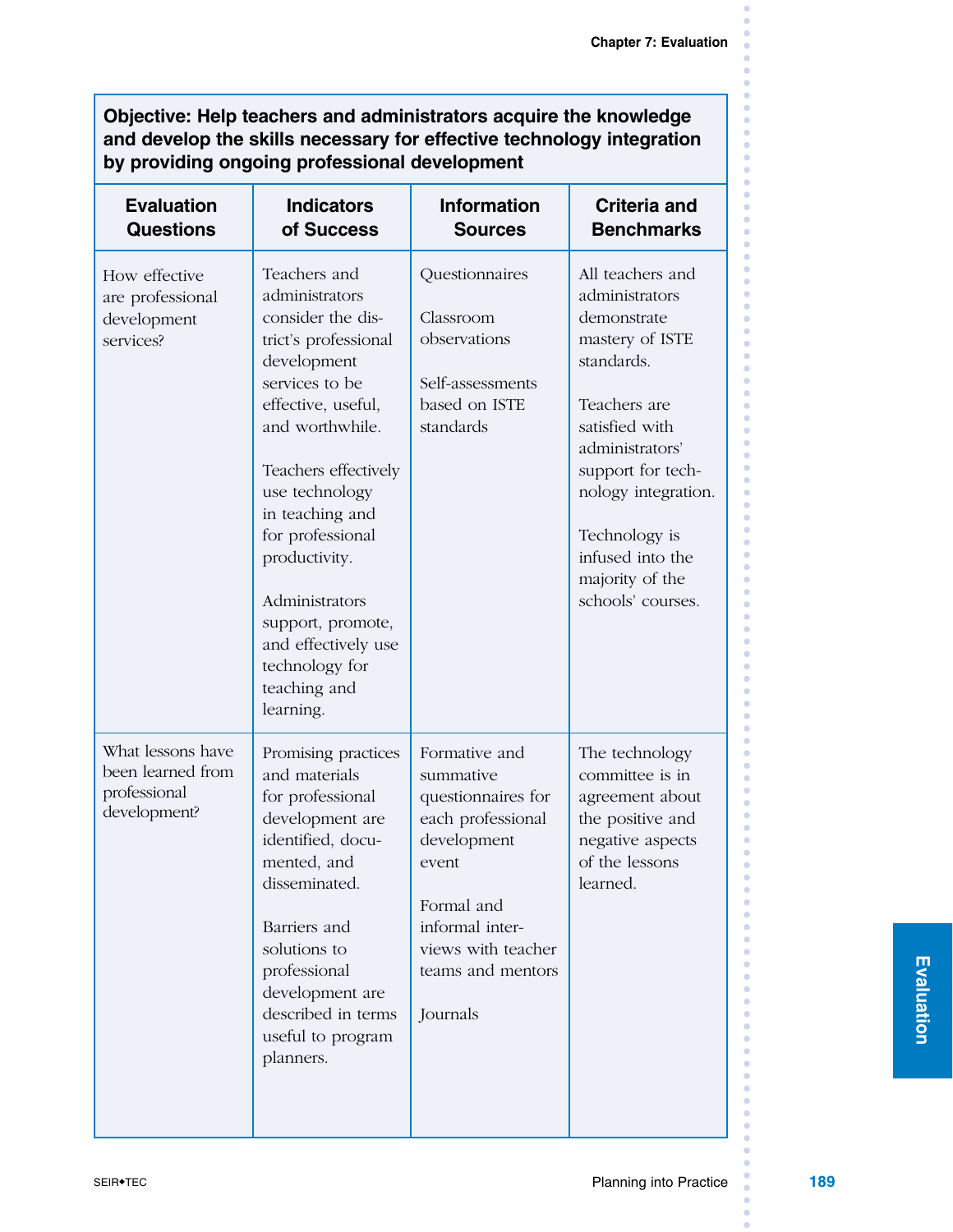#### **Evaluation Questions**

As a rule of thumb, we suggest that there be at least one evaluation question per program objective. And, depending on the nature of the objective, you might want to ask different kinds of questions to get at accountability, quality, impact, sustainability, and lessons learned. You probably do not need to ask questions about each of these for every objective, however.

## **Indicators of Success**

Indicators provide the contexts for each question and describe the desired conditions against which success is measured. Typically, indicators focus our attention on issues of quality, effectiveness, efficacy, usefulness, client satisfaction, and impact. Using the above example, indicators of success might be: professional development services are meeting the needs of target audiences; teachers and administrators consider the district's professional development services to be effective, useful, and worthwhile; educators are effectively using technology in their teaching; or barriers and solutions to professional development are described in terms useful to other projects and programs. For more information, check out The National Study of School Evaluation's compendium of quality indicators for technology programs in K–12 schools (see the *Resources* list at the end of this chapter).

### **Information Sources**

Information sources are methods or strategies for collecting data related to evaluation questions. Recognizing the importance of understanding not only the *who, what,* and *when* of your work, but also the *why* and *how,* we suggest that your evaluation plan encompass a variety of quantitative and qualitative methods, such as surveys, questionnaires, interviews, and observations. For example, if you want to know whether teachers are applying what they learned through professional development, you might learn more from going into classrooms and observing what teachers do, what students do, and the general classroom environment, rather than (or in addition to) conducting a survey.

You might also consider less traditional ways of collecting data. Focus groups and advisory committees can be very effective ways of finding out how the program is perceived across the district and the community. Archives, such as minutes of meetings and newspaper articles, are fairly easy ways of documenting events. They might tell you much about quality or effectiveness—and they do give evidence of accountability.

## **Criteria and Benchmarks**

As you collect and analyze evaluation data about the various components of your technology program, you'll want a way of determining just how well things are going and how much progress has been made. Criteria and benchmarks will help you do this.

Earlier in the chapter, we talked about criteria for making decisions about the effectiveness of a workshop or judging the impact of technology on student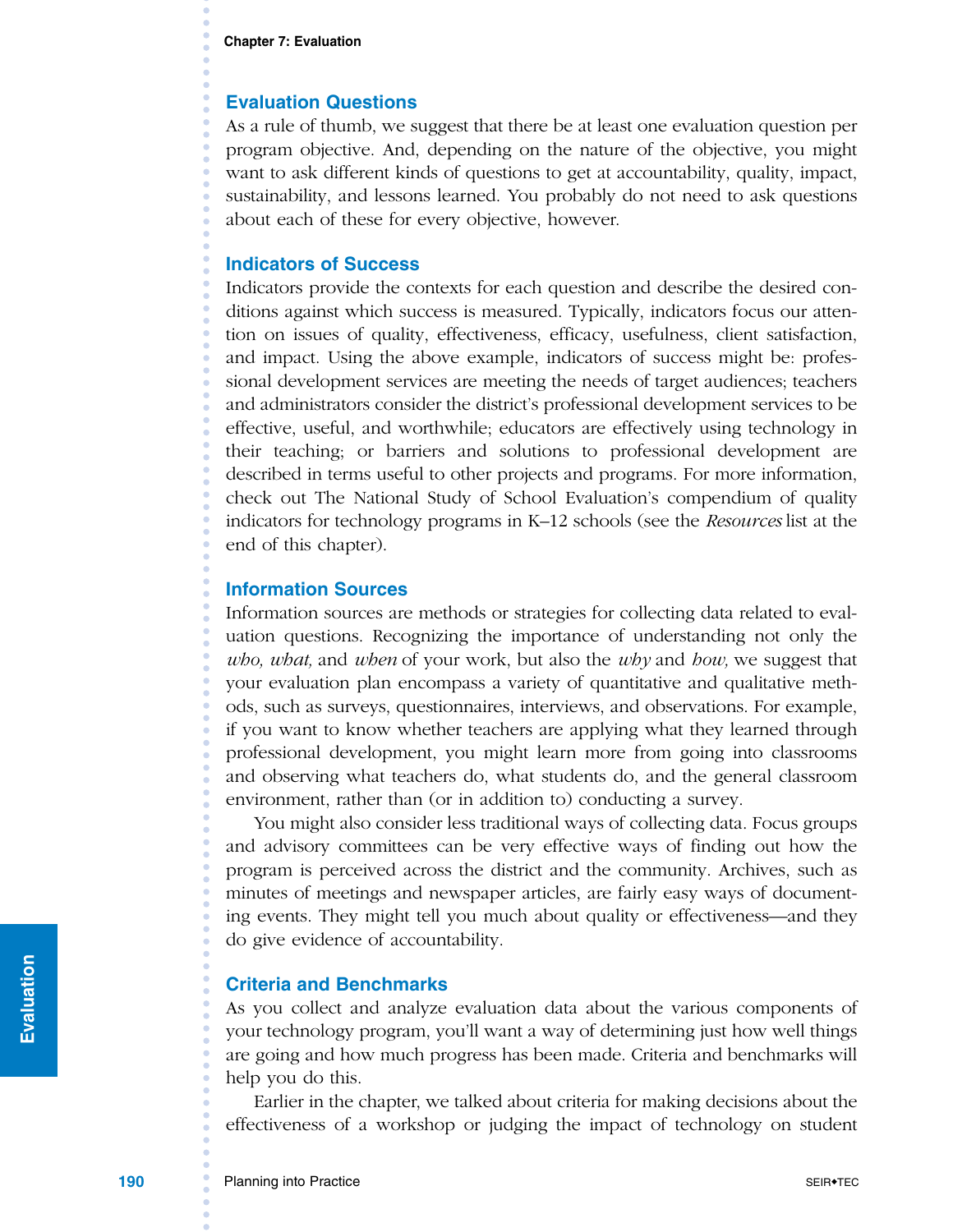achievement. You can also develop criteria and benchmarks for instruments that use Likkert-type scales or rubrics, e.g., the CEO Forum STaR chart or the SEIR◆TEC Progress Gauge. As you implement these instruments over time—at the beginning and again at the end of the school year—you'll be looking for movement forward, i.e., moving from 1s to 2s or from 2s to 3s on rubrics. In determining just how much movement is desirable or required, it would be helpful to have criteria or benchmarks. There are no set rules about how strong the criteria or how rigid the benchmarks should be; just keep in mind that they need to be realistic, and they need to support the integrity of the evaluation. If you have 40 sets of rubrics, on how many could you realistically and reliably expect to see improvement? Half? 30? This would be a good topic for discussion for the planning committee.

As we saw in the evaluation plan sample earlier in the chapter, you can use criteria and benchmarks that involve notions of consensus or majority. For example, if your district is providing professional development designed to help teachers create technology-enhanced lesson plans, it is not unrealistic to expect that all of the teachers will implement the lessons and/or develop additional lessons. It would also be perfectly reasonable to have a criterion saying something like, "After reviewing the results of the workshop questionnaires, all members of the technology committee agree that the professional development program is meeting teachers' needs."

As our colleague Margaret Bingham says, "You need to stick a stake in the ground and say 'Today we are here.' Then later, you can stick another stake in the ground and say 'Now we are here.' The distance between the stakes shows you how much progress has been made."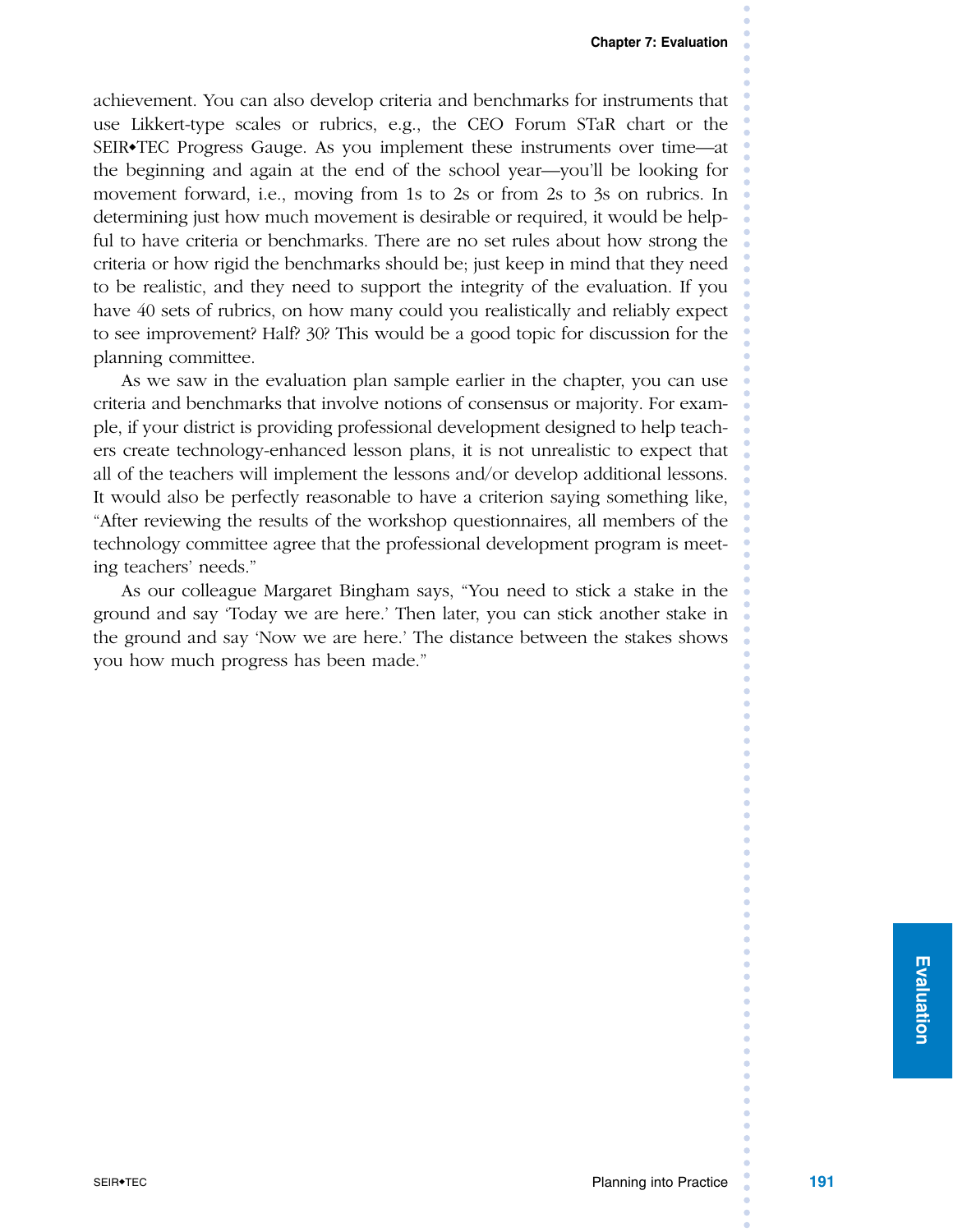## **An Evaluation Process**

Evaluating technology initiatives is an ongoing process that involves eight basic steps:

- **•** Create an evaluation committee.
- **•** Identify evaluation priorities and develop related evaluation questions.
- **•** Create performance indicators for each evaluation question.
- **•** Identify or develop data collection methods and instruments.
- **•** Collect data.
- **•** Study the results.
- **•** Create an evaluation report on the results of the evaluation, findings, lessons learned, and directions for future efforts.
- **•** Use the evaluation results to update your technology plan.

## **Committee Composition**

A district-wide evaluation committee is the organizing structure of the technology evaluations we have facilitated in most districts. As an initial step, districts create a technology evaluation committee composed of stakeholders from throughout the district and local community. This committee closely parallels the structure of the district's technology *planning* committee in that in order for the committee to be effective, it must be representative of the interests and concerns of the broad district community. It is also important that the committee *not* be composed entirely of individuals who are considered the technology power users in the district. Remember, the evaluation is designed to answer basic questions about technology's impact on teaching and learning. Therefore, experience in teaching and learning is considerably more important than being well-versed in technology itself. In general, the committees we work with number about 12 to 15 members and include district-level staff, a board member, and principals, as well as classroom teachers and technology specialists from all grade levels.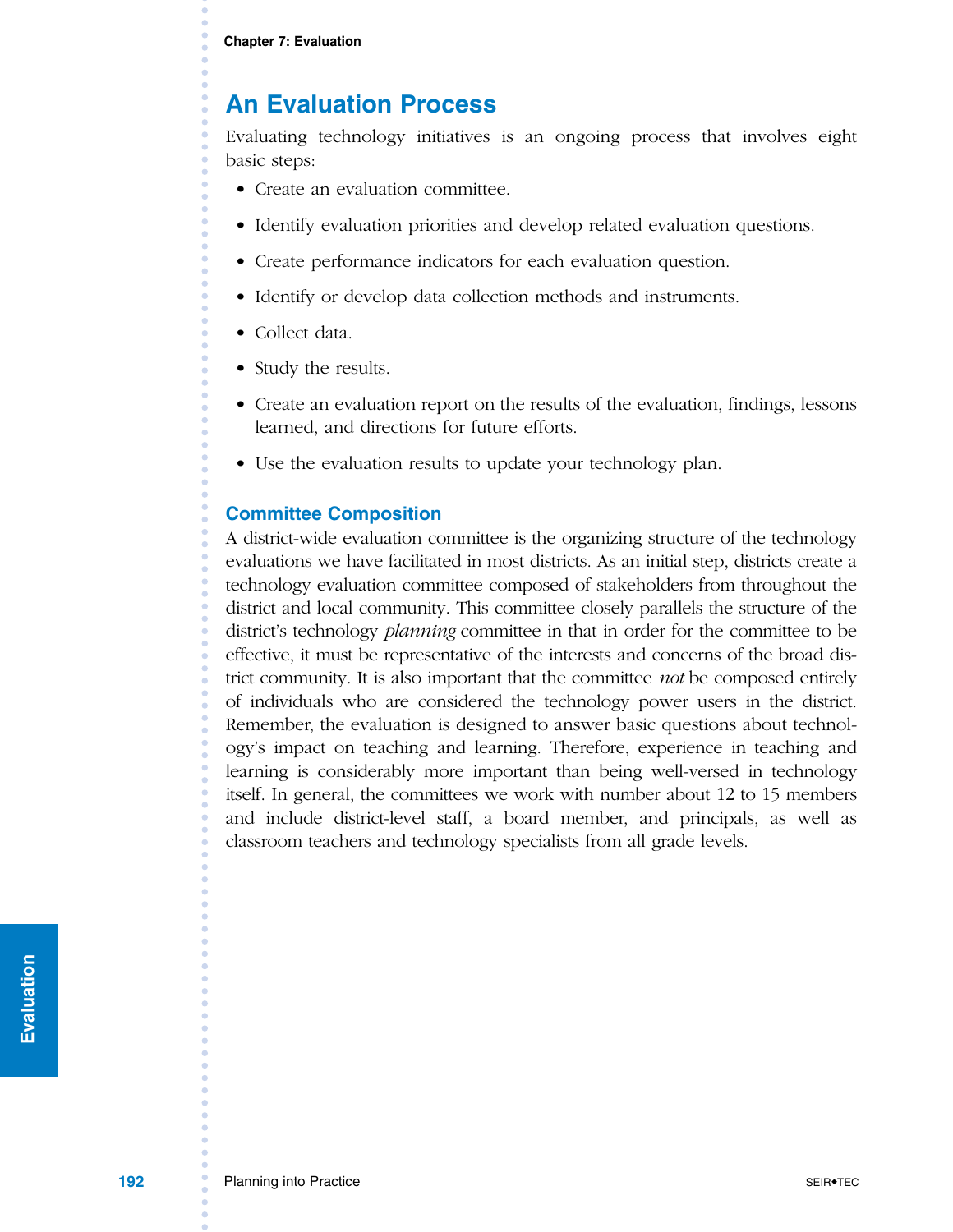## **Evaluation Committee Composition Matrix**

A worksheet similar to the following can be useful in assigning and delineating committee membership. A reproducible copy of the worksheet may be found in the Appendix.

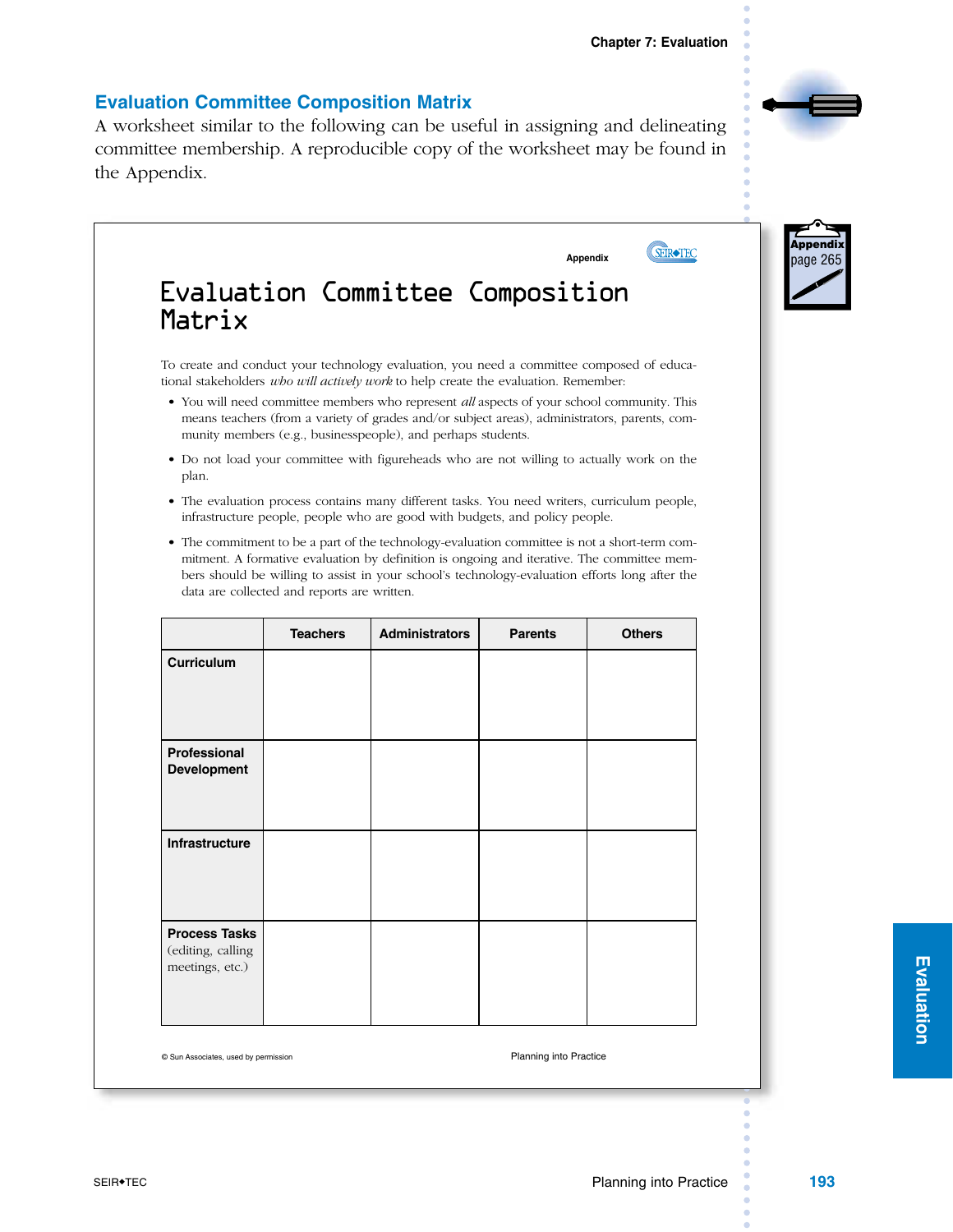**GEIR**STEC



## **Technology Evaluation Organizing Questions**

Once assembled, the evaluation committee should meet for the first time to review its task and to receive a general introduction to the district's goals and objectives for instructional technology. At this meeting, it is also useful for the committee members to receive an orientation to the technology evaluation process and to begin the work of identifying evaluation questions and indicators



| When thinking about program evaluation, it is useful to consider some organizing questions.<br>Working in groups, please answer the following questions. Be prepared to report out your<br>answers at the conclusion of the group work. |
|-----------------------------------------------------------------------------------------------------------------------------------------------------------------------------------------------------------------------------------------|
| 1. This evaluation will evaluate various aspects of how well technology has been integrated in<br>your schools and district. What does <i>integration</i> mean to you? Provide some examples.                                           |
| 2. All programs must have a driving purpose. What is the best reason your district has imple-<br>mented and integrated technology as a part of its teaching and learning environment?                                                   |
|                                                                                                                                                                                                                                         |

Changes related to teachers?

Changes related to students?

Other changes?

4. Change produces results. Evaluation measures those results against expectations. Identify three aspects of technology integration that can be measured in order to evaluate the change that has occurred in your schools and district as a result of technology integration.

a.  $\frac{1}{2}$  .  $\frac{1}{2}$  .  $\frac{1}{2}$  .  $\frac{1}{2}$  .  $\frac{1}{2}$  .  $\frac{1}{2}$  .  $\frac{1}{2}$  .  $\frac{1}{2}$  .  $\frac{1}{2}$  .  $\frac{1}{2}$  .  $\frac{1}{2}$  .  $\frac{1}{2}$  .  $\frac{1}{2}$  .  $\frac{1}{2}$  .  $\frac{1}{2}$  .  $\frac{1}{2}$  .  $\frac{1}{2}$  .  $\frac{1}{2}$  .  $\$ b. \_\_\_\_\_\_\_\_\_\_\_\_\_\_\_\_\_\_\_\_\_\_\_\_\_\_\_\_\_\_\_\_\_\_\_\_\_\_\_\_\_\_\_\_\_\_\_\_\_\_\_\_\_\_\_\_\_\_\_\_\_\_\_\_\_\_\_\_\_\_\_\_\_\_\_\_\_\_\_\_  $c.$   $-$ 

\_\_\_\_\_\_\_\_\_\_\_\_\_\_\_\_\_\_\_\_\_\_\_\_\_\_\_\_\_\_\_\_\_\_\_\_\_\_\_\_\_\_\_\_\_\_\_\_\_\_\_\_\_\_\_\_\_\_\_\_\_\_\_\_\_\_\_\_\_\_\_\_\_\_\_\_\_\_\_\_\_\_

\_\_\_\_\_\_\_\_\_\_\_\_\_\_\_\_\_\_\_\_\_\_\_\_\_\_\_\_\_\_\_\_\_\_\_\_\_\_\_\_\_\_\_\_\_\_\_\_\_\_\_\_\_\_\_\_\_\_\_\_\_\_\_\_\_\_\_\_\_\_\_\_\_\_\_\_\_\_\_\_\_\_

\_\_\_\_\_\_\_\_\_\_\_\_\_\_\_\_\_\_\_\_\_\_\_\_\_\_\_\_\_\_\_\_\_\_\_\_\_\_\_\_\_\_\_\_\_\_\_\_\_\_\_\_\_\_\_\_\_\_\_\_\_\_\_\_\_\_\_\_\_\_\_\_\_\_\_\_\_\_\_\_\_\_

**266** Planning into Practice **Constanting into Practice Constanting into Practice Constanting into Practice Constanting into Practice Constanting into Practice Constanting into Practice Constanting into Practice Constantin**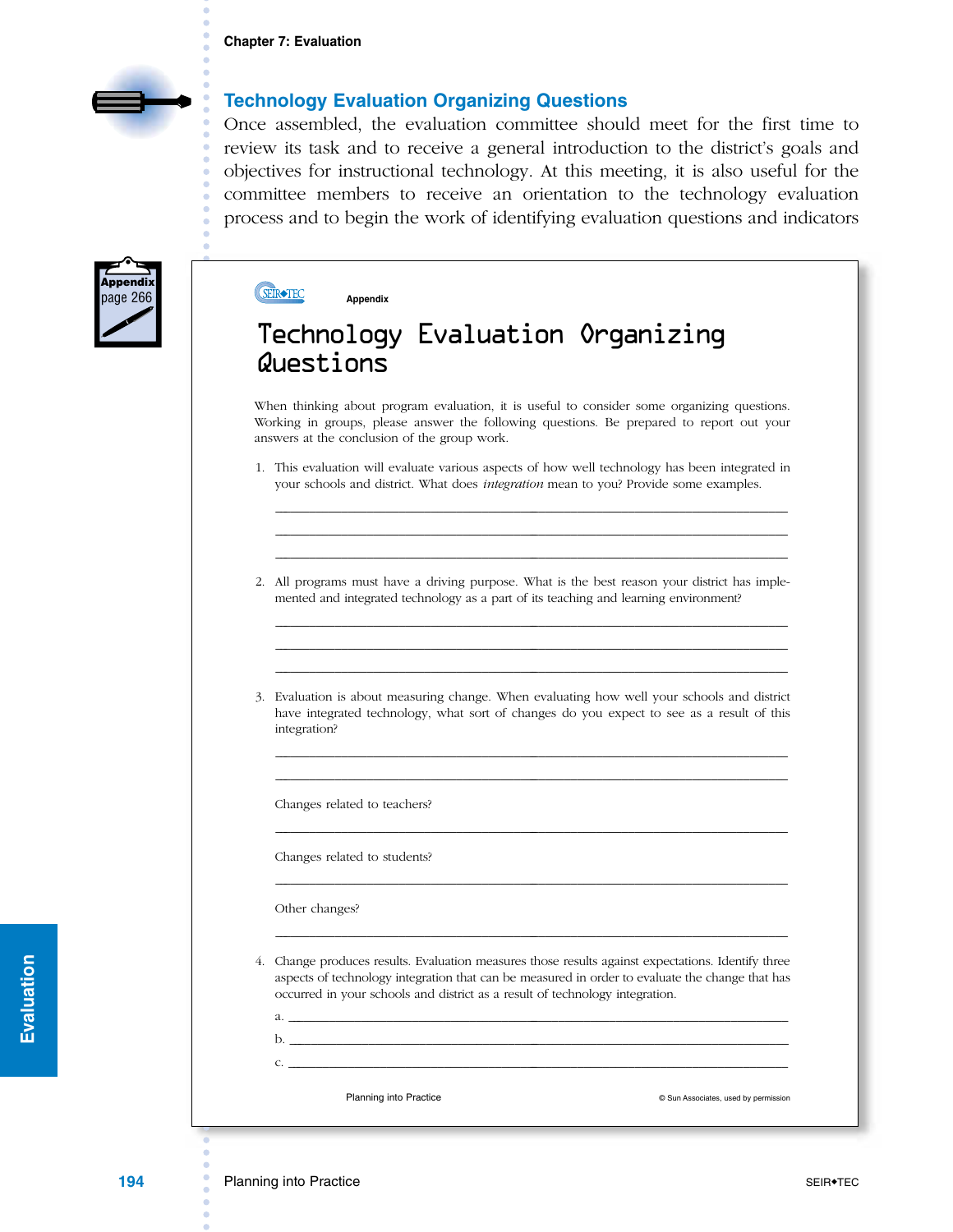of achievement that are specific to those questions.

Before you begin working on the evaluation plan, you might find it useful for the committee to consider a set of organizing questions. These are summarized in the following worksheet. A reproducible copy is provided in the Appendix.

## **Questions and Indicators**

Most often, we have found that a committee may base evaluation questions on the goals and objectives laid out in the technology plan. This method of developing questions rooted in planning goals addresses the district's basic need to know if it is meeting goals for instructional technology and the various implementation process steps. The process is also likely to yield information that can be used for a strategic-plan update.

## **Example Questions**

The following are some sample evaluation questions developed by districts with which we have worked:

- **•** To what extent are our teachers utilizing technology to increase the depth of student understanding and learning engagement?
- **•** How have students been impacted by technology integration? Has technology improved student achievement, had no impact, or perhaps negatively impacted achievement?
- **•** Are our teachers using technology in ways that match both our district goals for technology use and the potential that exists for technology as an instructional aid?
- **•** Have we adequately allocated district technology resources so that students and teachers can realize the resources' potential?
- **•** How effective has our professional development model been in helping teachers attain basic technology proficiency?
- **•** How effective have basic technology skills been in helping teachers do things that they could not have done otherwise?

#### **Developing Indicators**

After developing evaluation questions, the committee's work should turn toward creating performance indicators for each question. This work is often accomplished by dividing the full committee into subcommittees—one for each evaluation question. Each subcommittee can then work to develop indicators. Ultimately, the subcommittees will use the indicators to identify sources of information (data collection methods and instruments) and criteria for making decisions, such as rubrics. Each subcommittee will review the work of each of the other two subcommittees. The product of this review is subsequently fed back into each group's development process. In this way every committee member is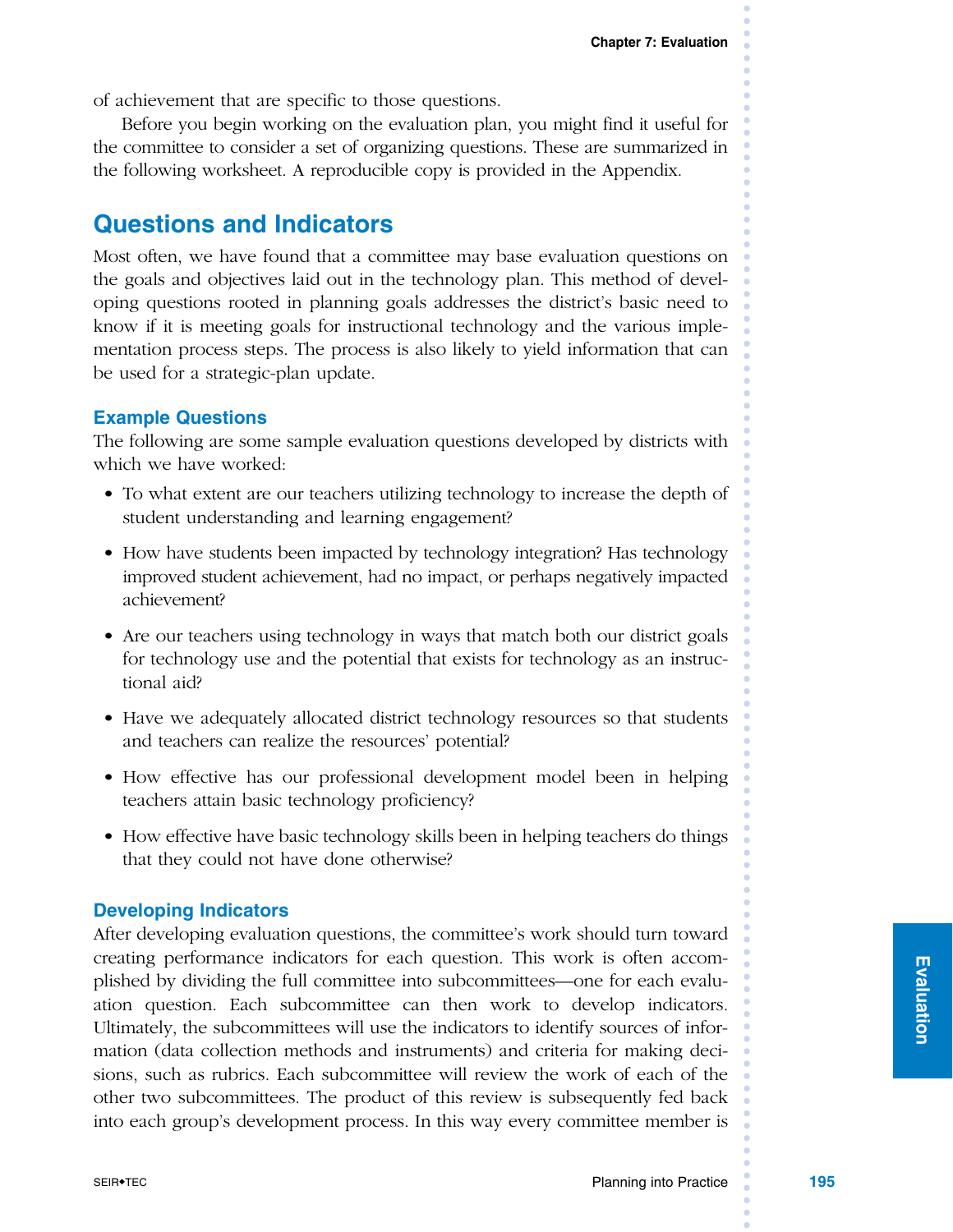#### **Chapter 7: Evaluation**

able to review each of the questions/indicators/methods/criteria, and this review benefits the work of the whole committee.



**Appendix** page 267

## **Developing Indicators Worksheet**

The following worksheet can help subcommittees develop their indicators. The categories we have used on the worksheet represent the most common types of evaluation questions. A reproducible copy may be found in the Appendix.

|                                        | Developing Indicators Worksheet                                                                                                                                                                                                                                                                                        |
|----------------------------------------|------------------------------------------------------------------------------------------------------------------------------------------------------------------------------------------------------------------------------------------------------------------------------------------------------------------------|
|                                        |                                                                                                                                                                                                                                                                                                                        |
|                                        |                                                                                                                                                                                                                                                                                                                        |
| following categories.                  | Working with a small group of stakeholders, identify 3 (or more) indicators for each of the                                                                                                                                                                                                                            |
|                                        | An indicator is a simple statement of what you would expect to find or see that demonstrates<br>a particular attribute. For example, one indicator of the season known as summer might be:                                                                                                                             |
|                                        | "Warm temperatures inspire people to wear lighter clothing." Inversely, if we see people wear-                                                                                                                                                                                                                         |
|                                        | ing light clothing, one possible conclusion (applying our indicator) is that the season is summer.                                                                                                                                                                                                                     |
| <b>Effective Use of Technology</b>     |                                                                                                                                                                                                                                                                                                                        |
|                                        |                                                                                                                                                                                                                                                                                                                        |
|                                        |                                                                                                                                                                                                                                                                                                                        |
|                                        | $\sim$ 2.                                                                                                                                                                                                                                                                                                              |
|                                        |                                                                                                                                                                                                                                                                                                                        |
|                                        |                                                                                                                                                                                                                                                                                                                        |
|                                        |                                                                                                                                                                                                                                                                                                                        |
| <b>Technology's Impact on Students</b> |                                                                                                                                                                                                                                                                                                                        |
|                                        |                                                                                                                                                                                                                                                                                                                        |
|                                        |                                                                                                                                                                                                                                                                                                                        |
|                                        |                                                                                                                                                                                                                                                                                                                        |
|                                        |                                                                                                                                                                                                                                                                                                                        |
|                                        |                                                                                                                                                                                                                                                                                                                        |
|                                        |                                                                                                                                                                                                                                                                                                                        |
| <b>Technology's Impact on Teachers</b> | 1. $\frac{1}{2}$ $\frac{1}{2}$ $\frac{1}{2}$ $\frac{1}{2}$ $\frac{1}{2}$ $\frac{1}{2}$ $\frac{1}{2}$ $\frac{1}{2}$ $\frac{1}{2}$ $\frac{1}{2}$ $\frac{1}{2}$ $\frac{1}{2}$ $\frac{1}{2}$ $\frac{1}{2}$ $\frac{1}{2}$ $\frac{1}{2}$ $\frac{1}{2}$ $\frac{1}{2}$ $\frac{1}{2}$ $\frac{1}{2}$ $\frac{1}{2}$ $\frac{1}{2}$ |
|                                        |                                                                                                                                                                                                                                                                                                                        |
|                                        |                                                                                                                                                                                                                                                                                                                        |
|                                        |                                                                                                                                                                                                                                                                                                                        |
| $3.$ $\overline{\phantom{a}}$          |                                                                                                                                                                                                                                                                                                                        |
|                                        |                                                                                                                                                                                                                                                                                                                        |
|                                        |                                                                                                                                                                                                                                                                                                                        |
|                                        | Planning into Practice                                                                                                                                                                                                                                                                                                 |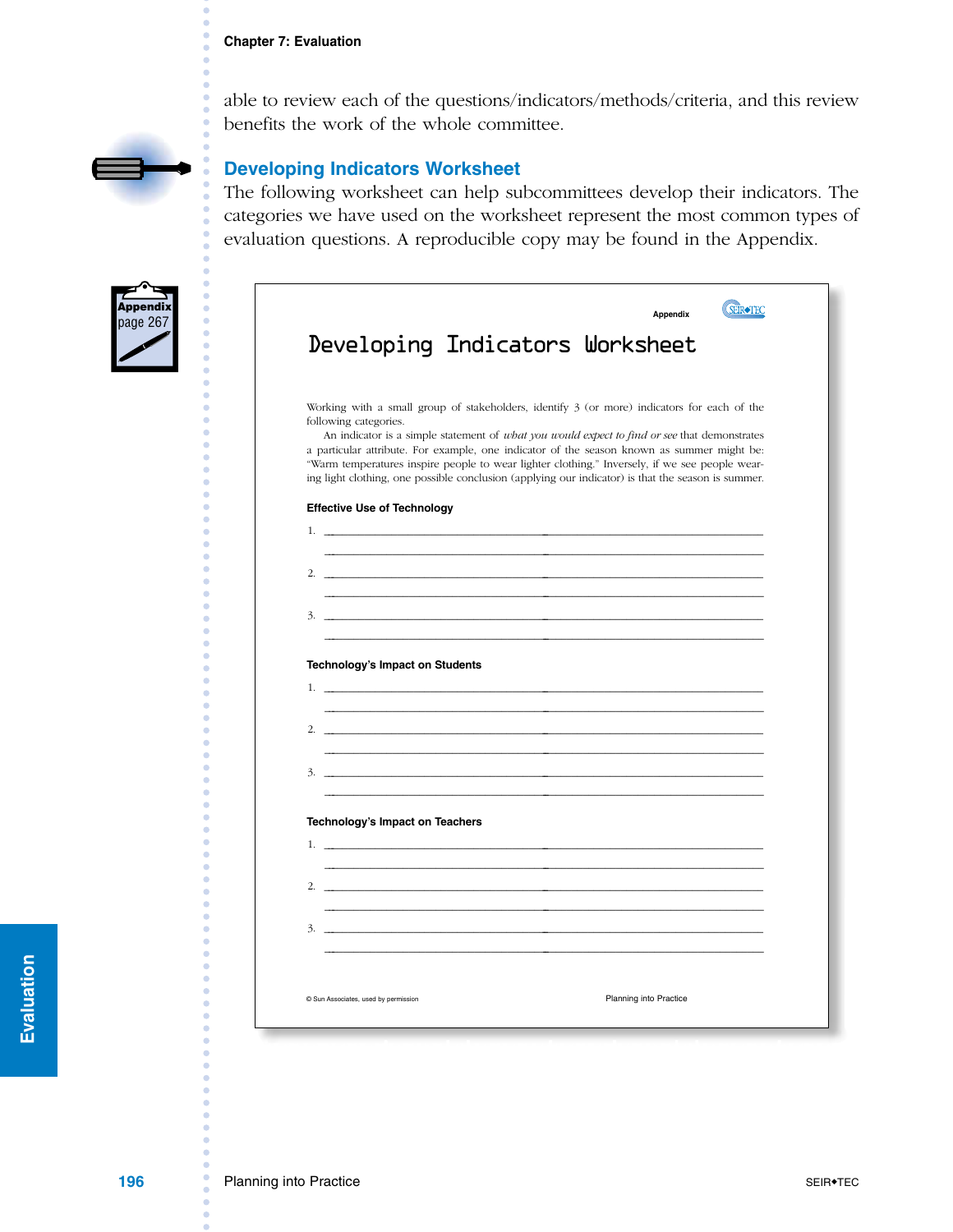## **Information Sources**

A variety of tools and techniques can provide useful information for your evaluation, including surveys, observations, interviews, focus groups, reviews of teacher/student work, and public meetings. The point is to collect data that are directly related to the evaluation questions and indicators.

For example, if an indicator of high achievement in teacher use of technology is that teachers will use e-mail to communicate with peers outside the district, then data should show the number as well as substance of teacher e-mail communications. This might include technical logs (e.g., how often do teachers access their e-mail accounts); teacher surveys to determine how often e-mail is used and for what; and teacher interviews to determine the value placed upon e-mail communication.

It is worth mentioning that while data collection might take place at the individual level of performance, individual data should never be reported. The mission of a district-wide evaluation is to determine the progress of the district *as a group of individuals* in meeting its goals and objectives. Nothing will undermine an evaluation project faster than the perception that it is measuring or ranking individuals. If individual assessments are important, these should be developed and administered separately from your district technology evaluation.

There are a variety of tools useful for data collection. The following pages contain a variety of sample data collection tools such as:

- **•** *Online Teacher Technology Survey*
- **•** *Classroom Observation Template*
- **•** *Sample Teacher Focus Group Questions*

Other good sources of evaluation tools and instruments are available from the High Plains & North Central Regional Technology in Education Consortia: www.hprtec.org or www.ncrtec.org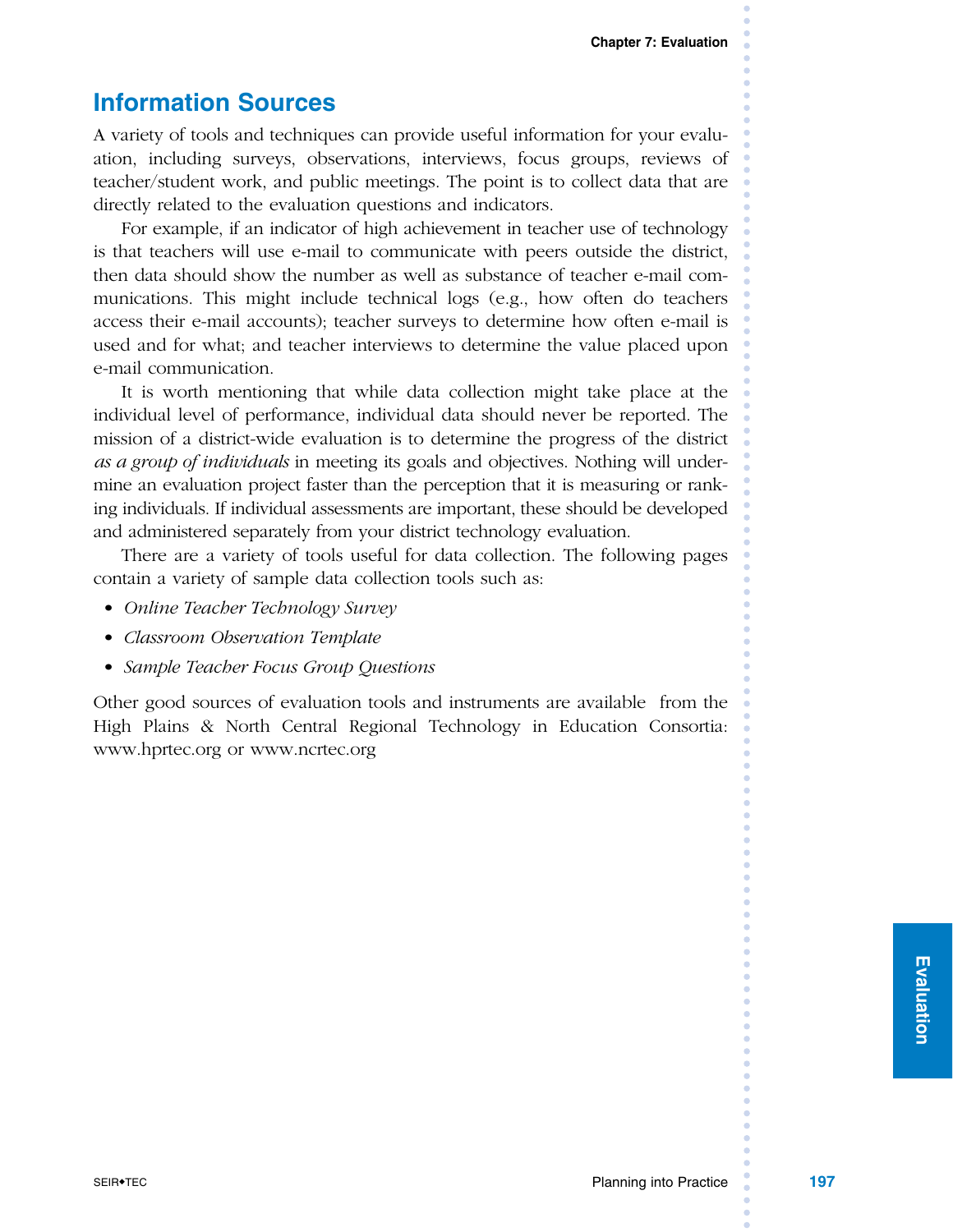

## **Online Teacher Technology Survey**

Note—an online version of this survey, as well as a link to a site with code for producing your own online survey, can be found at www.sun-associates.com/eval/sample.

## **Teacher Technology Survey**

The following brief survey is part of our effort to evaluate the effectiveness of instructional technology and its implementation across the district.

Choose a school

 $\div$ Choose your school's name.

Each teacher has been assigned a *unique* identification number for completing this survey. You should not use someone else's identification number. Survey responses with duplicate numbers will be considered invalid.

How has technology impacted your students' achievement?

Please check all of the following statements with which you agree.

| Technology increases my students' motivation                            |  |
|-------------------------------------------------------------------------|--|
| My students use technology to acquire basic skills                      |  |
| My students use technology to become more critical thinkers             |  |
| My students use technology to help them construct new knowledge         |  |
| My students use technology to solve relevant, real-life, problems       |  |
| My students use technology to discover concepts and prove relationships |  |
| My students use technology to communicate knowledge and information     |  |

Please check all of the technologies which you employ **with your students.**

| Word Processors                                                         |  |
|-------------------------------------------------------------------------|--|
| Integrated Learning System (e.g., Jostens, Writing to Read, etc.)       |  |
| Spreadsheets                                                            |  |
| Tutorial and basic skills development programs                          |  |
| Special Applications for Reading, Math, etc. (e.g., Accelerated Reader) |  |
| E-mail                                                                  |  |
| World Wide Web/Internet                                                 |  |
| Presentation Software (e.g., PowerPoint)                                |  |
| Hyperstudio                                                             |  |
| CD-ROM Encyclopedias                                                    |  |
| <b>Graphing Calculators</b>                                             |  |
| Probes for data acquisition (temperature, mass, etc.)                   |  |

My students use technology *primarily* in  $\left[ \sin \theta \right]$  settings. Choose one.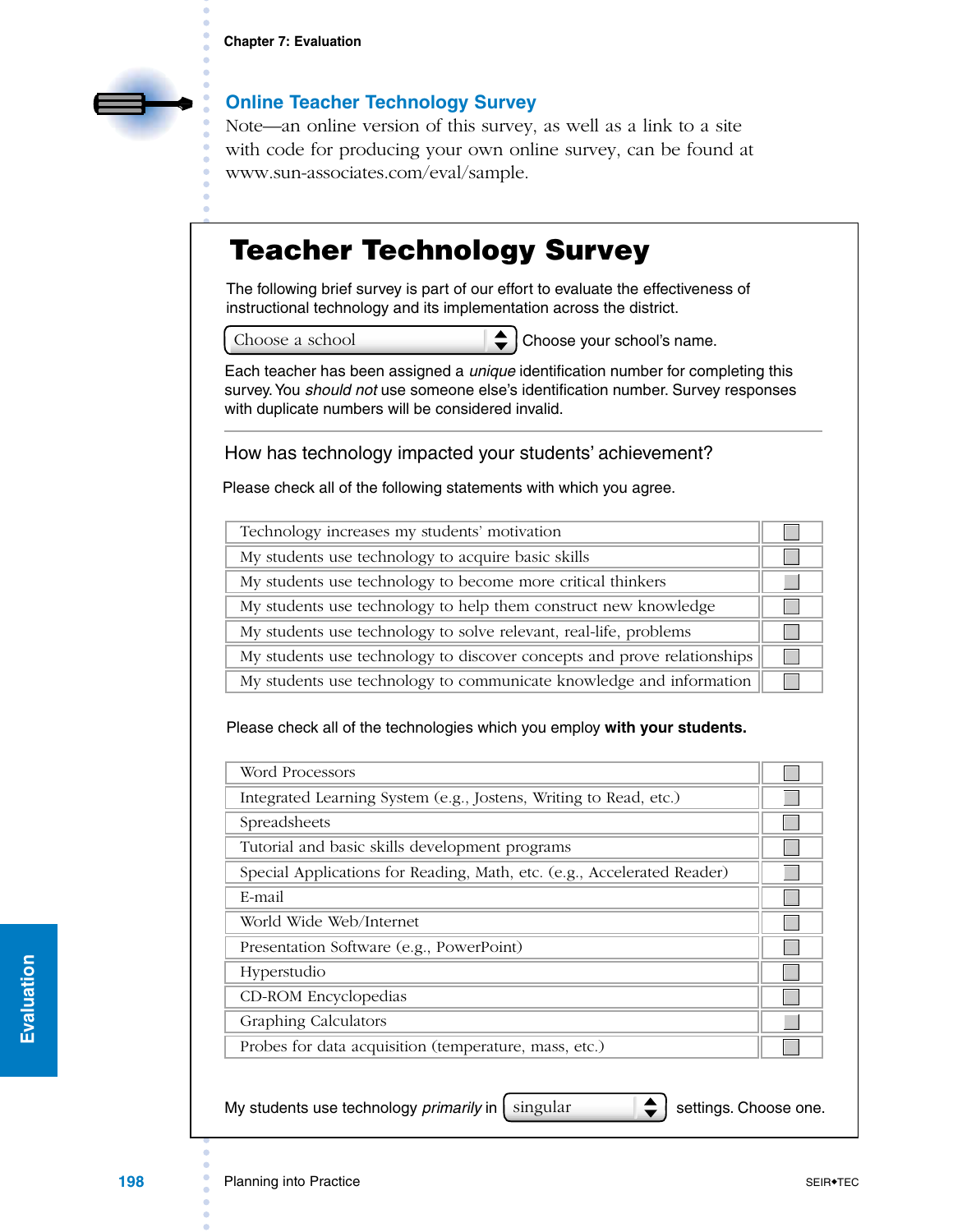$\bullet$ 

## The following questions deal with **your own** use of technology.

## Please check all of the statements with which you agree.

| I use technology applications such as word processors and<br>spreadsheets to produce materials for use with my students |   |
|-------------------------------------------------------------------------------------------------------------------------|---|
| I use online (WWW) resources to find materials relevant to<br>my curriculum                                             |   |
| I use presentation software and hardware within my classroom                                                            |   |
| I use e-mail to contact peers and experts both inside and outside<br>of the district                                    |   |
| I use e-mail to communicate with parents and students                                                                   |   |
| I use technology to maintain student records<br>(e.g., electronic grade book, etc.)                                     |   |
| I use technology to monitor student performance<br>(e.g., electronic portfolios)                                        |   |
| I believe that I can recognize the ethical use of technology                                                            |   |
| I model the ethical use of technology with my students                                                                  |   |
| My building technology coordinator has helped me implement the<br>district technology standards                         | ٠ |
| My building technology coordinator has assisted me in finding ways to<br>integrate technology within my curriculum      |   |
| District-level technology resource teachers have assisted me in<br>implementing standards and integrating technology    |   |
| I use a variety of teaching strategies that incorporate technology use (choose one):<br>several times a day             |   |
| seldom<br>The learning activities I develop (choose one)                                                                |   |
| require students to use technology.                                                                                     |   |
| Please estimate the percentage of your written communication (to all individuals in the                                 |   |
| course of your professional work) that takes place electronically<br>100%                                               |   |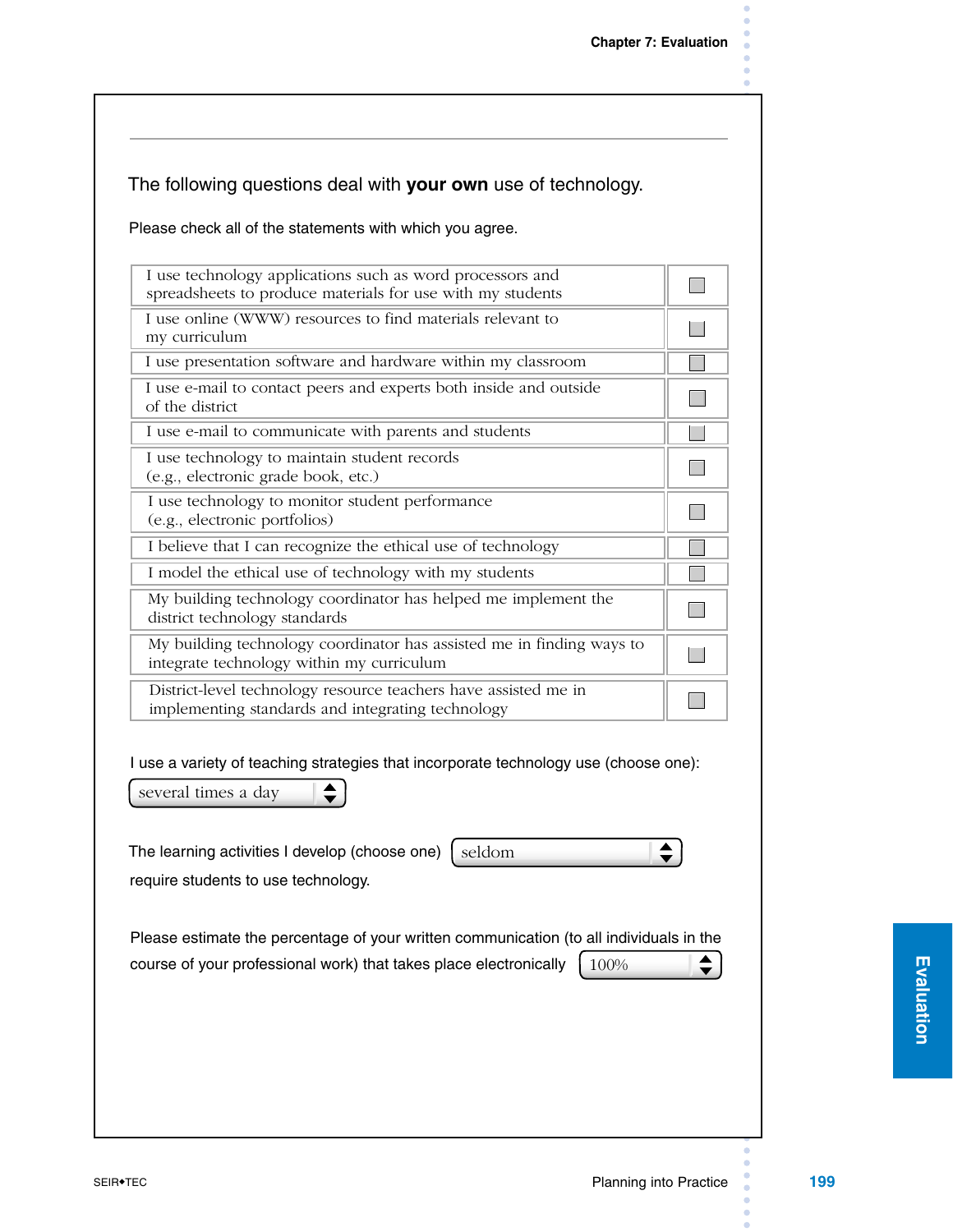Finally, we are interested in your opinion on the following:

The technology plan for my school is frequently monitored



The administrator in my school is involved in technology professional development



Г

If you have additional comments you would like to add, you can use the following area to enter them.

| When you are finished with this survey, click on this button to<br>Submit<br>the survey for processing. |  |
|---------------------------------------------------------------------------------------------------------|--|
| If you want to delete all of your answers and start again, click here<br>Reset                          |  |
| Survey Form Updated 9/9/99                                                                              |  |
|                                                                                                         |  |
|                                                                                                         |  |
|                                                                                                         |  |
|                                                                                                         |  |

 $\blacktriangle$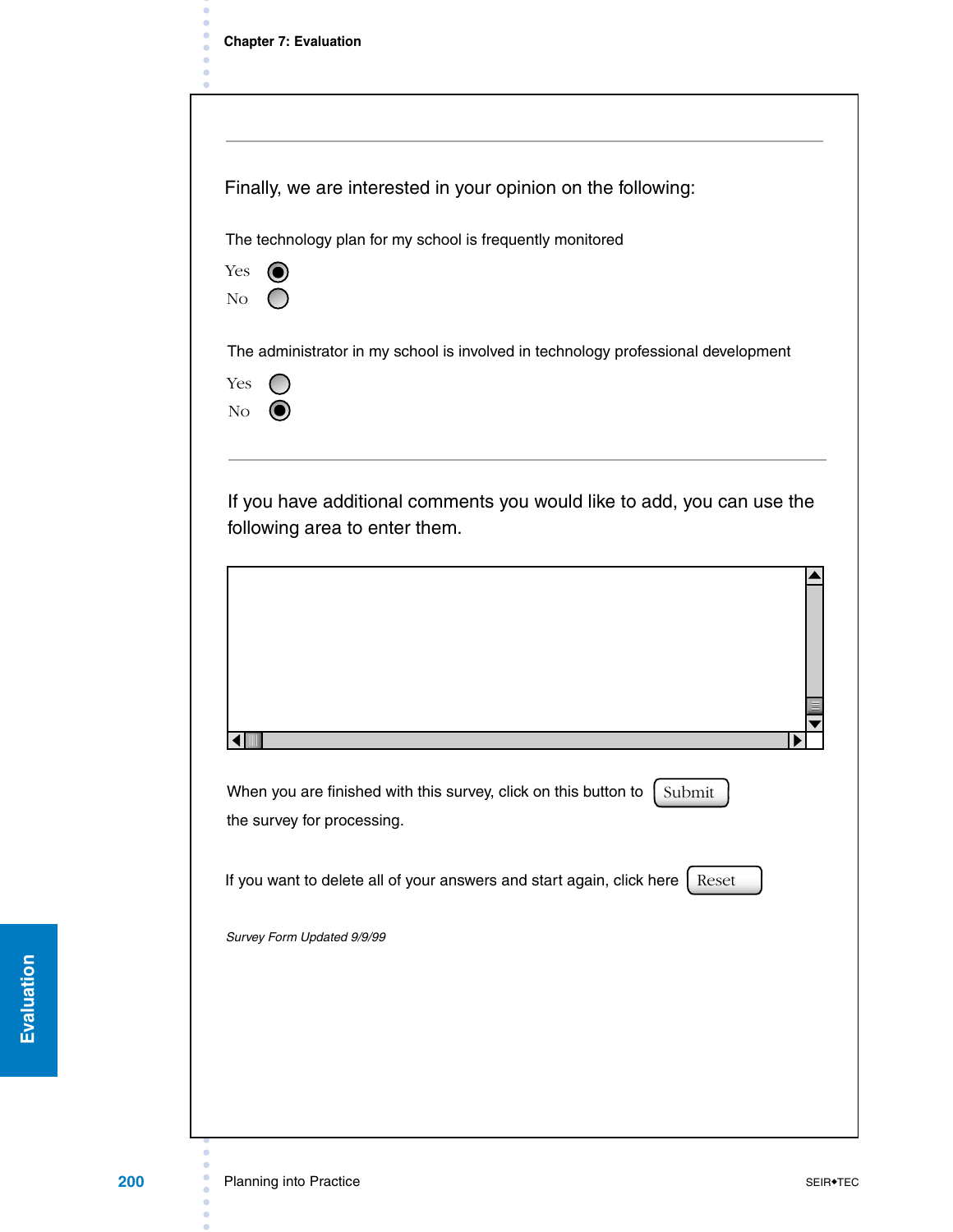

ö

## **Classroom Observation Template**

In the effort to find out what is happening in classrooms, direct observations can be revealing. A template such as this one may be used by administrators or by other teachers to observe classroom use of technology. A reproducible copy of this template may be found in the Appendix.

| <b>School</b><br>West Side High                                                                                      |                                                                                                                                                                                                                                                           |
|----------------------------------------------------------------------------------------------------------------------|-----------------------------------------------------------------------------------------------------------------------------------------------------------------------------------------------------------------------------------------------------------|
| <b>Teacher</b>                                                                                                       | Grade/Subject                                                                                                                                                                                                                                             |
| Ms. Burns                                                                                                            | Latin                                                                                                                                                                                                                                                     |
| Class Size (est.)<br>25                                                                                              |                                                                                                                                                                                                                                                           |
| <b>Observer</b>                                                                                                      | Date                                                                                                                                                                                                                                                      |
| Ms. Dimock                                                                                                           |                                                                                                                                                                                                                                                           |
|                                                                                                                      | Teaching-Learning Methods (e.g., direct instruction, project-based learning)<br>The students are preparing for a trial of Julius Caesar. They are writing briefs and rehearsing                                                                           |
|                                                                                                                      | Student Groupings (single, small, large, etc.) and Interactions<br>Some students are working in small groups while others are working alone.                                                                                                              |
| Project-based learning, cooperative groups<br><b>Brief Description of Classroom Activity/Lesson</b><br>as witnesses. | Technology (hardware and software) and/or Instructional Materials In Use<br>Students are using a variety of resources including the teatbook, electronic encyclopedia, and<br>the Internet to find information that will help them prepare for the trial. |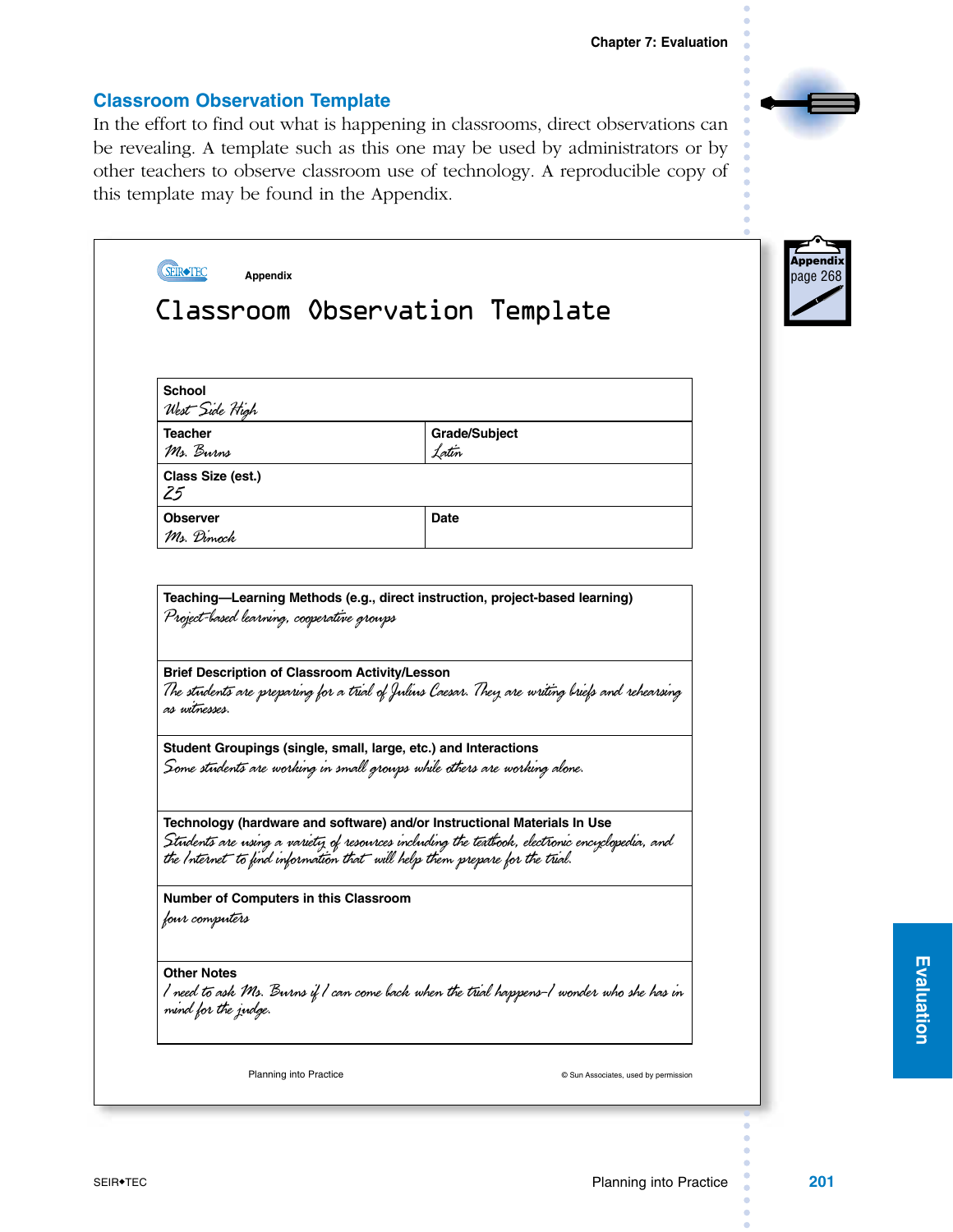

## **Sample Teacher Focus Group Questions**

You may find the following sample questions helpful in conducting your own focus groups of teachers.

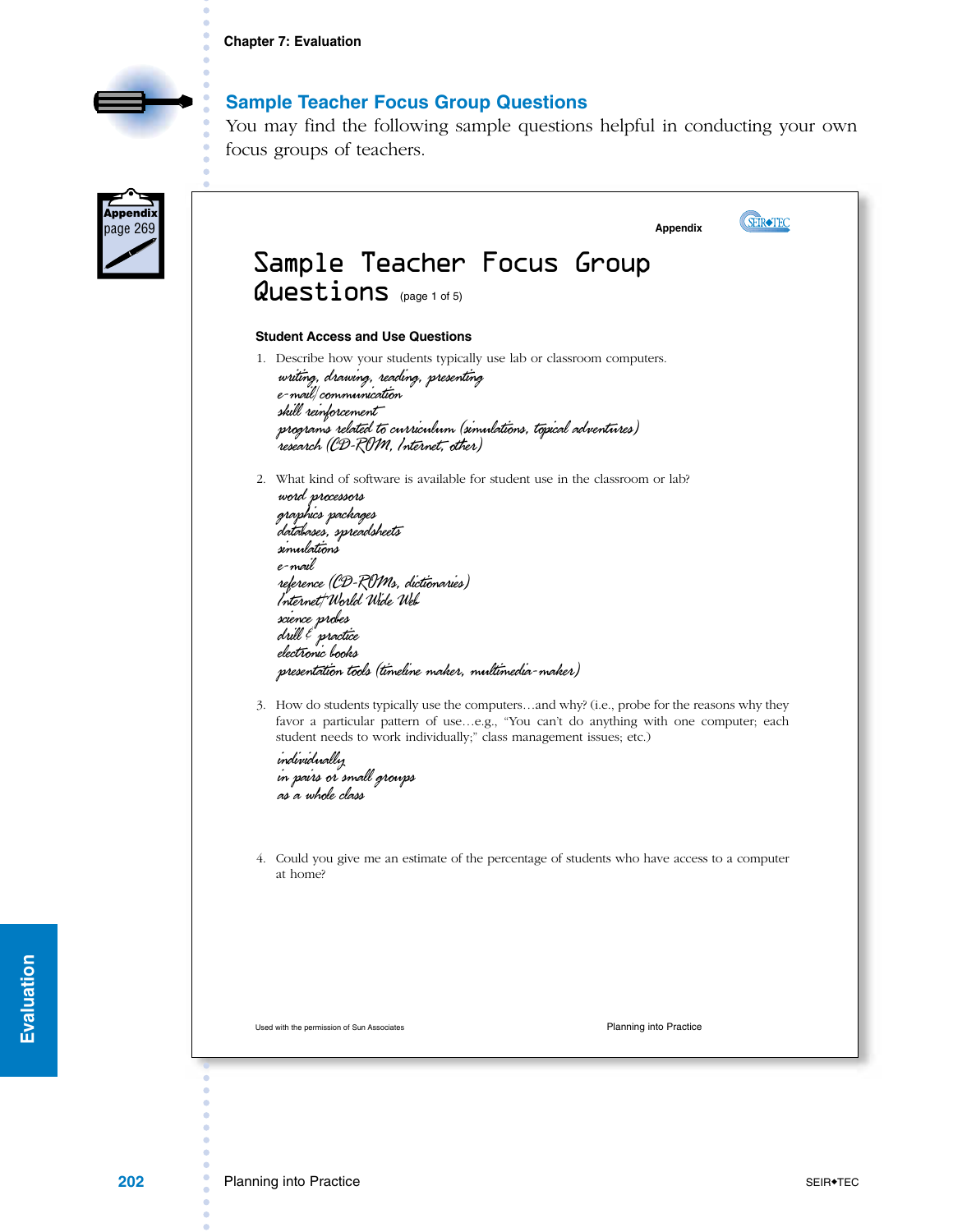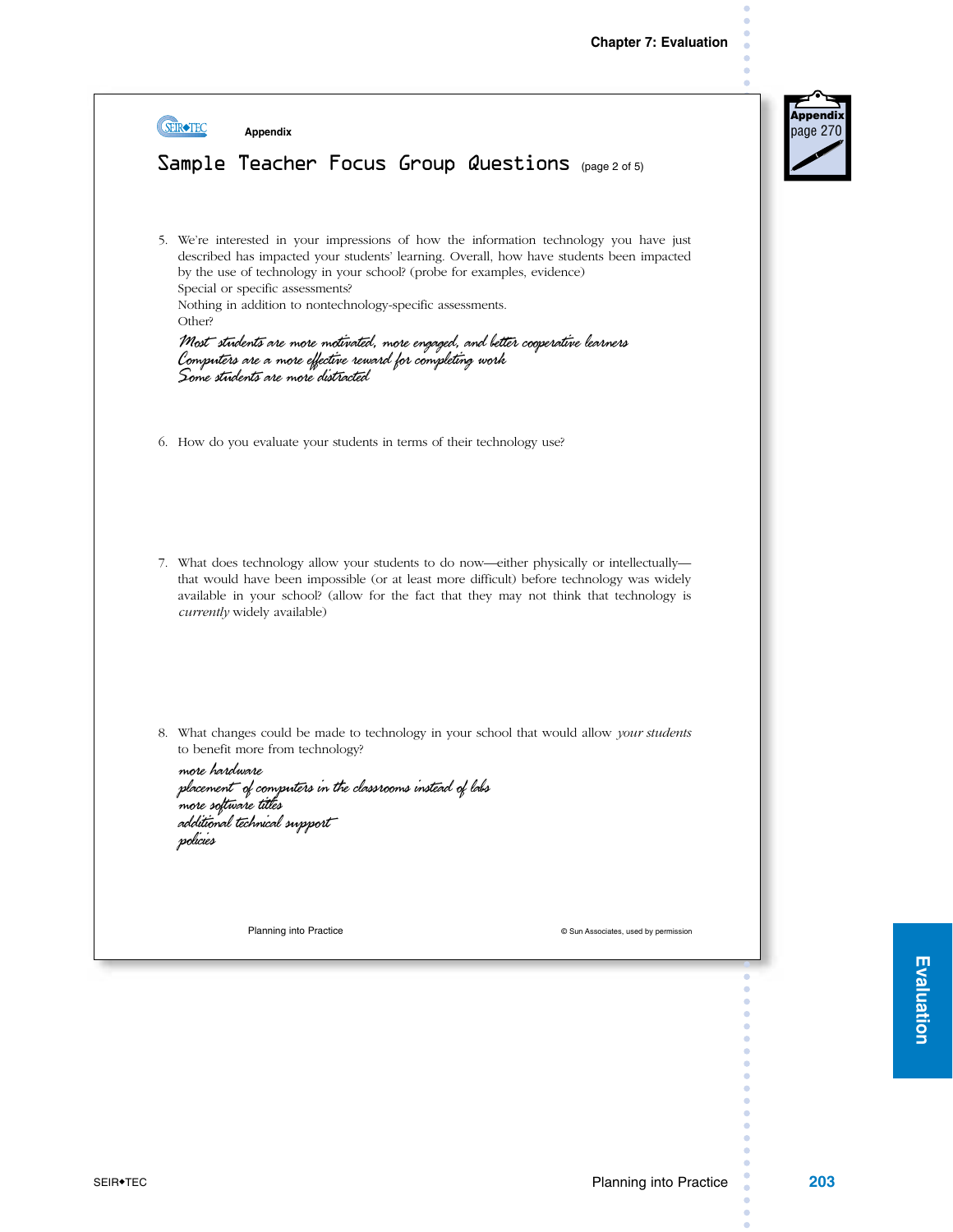

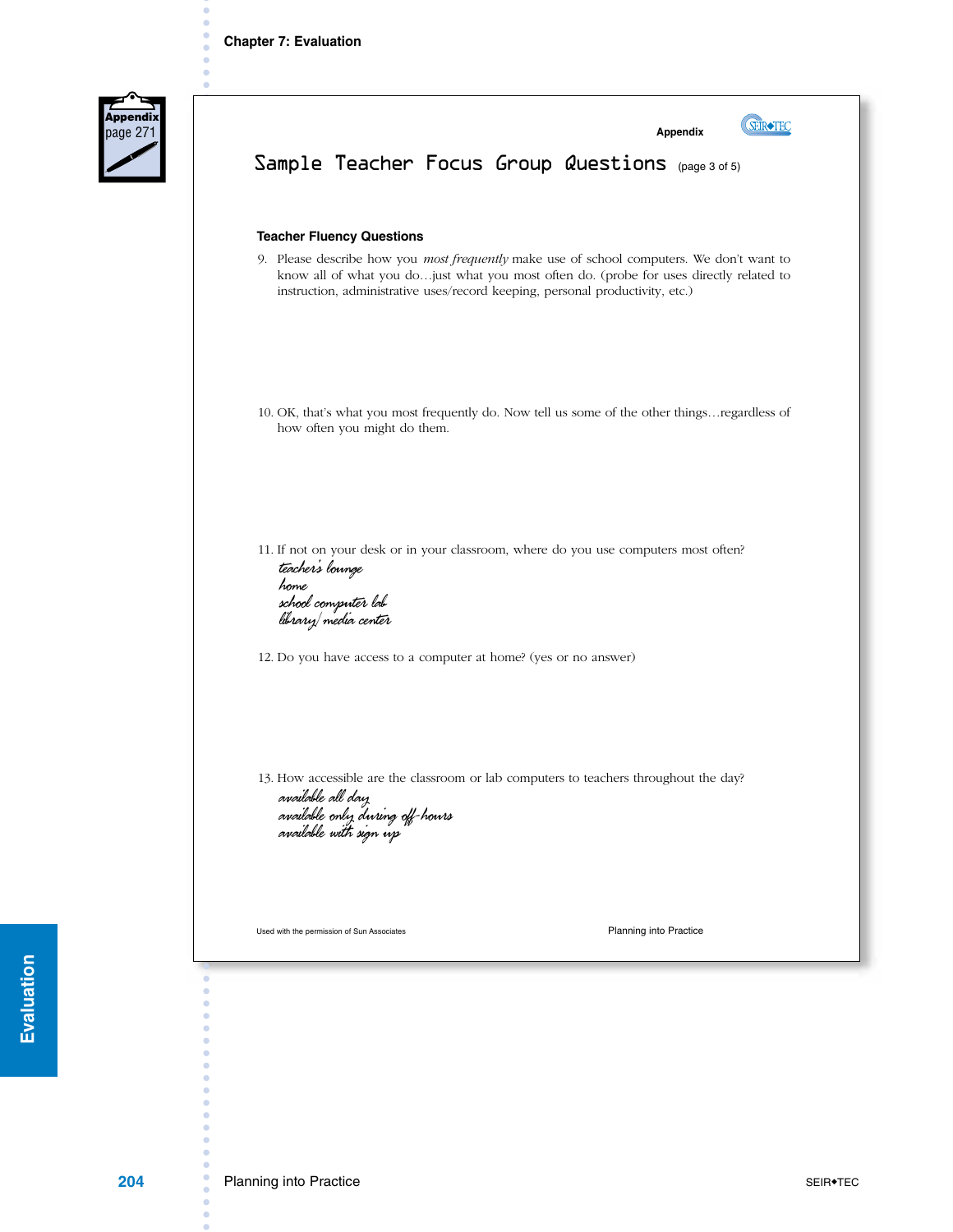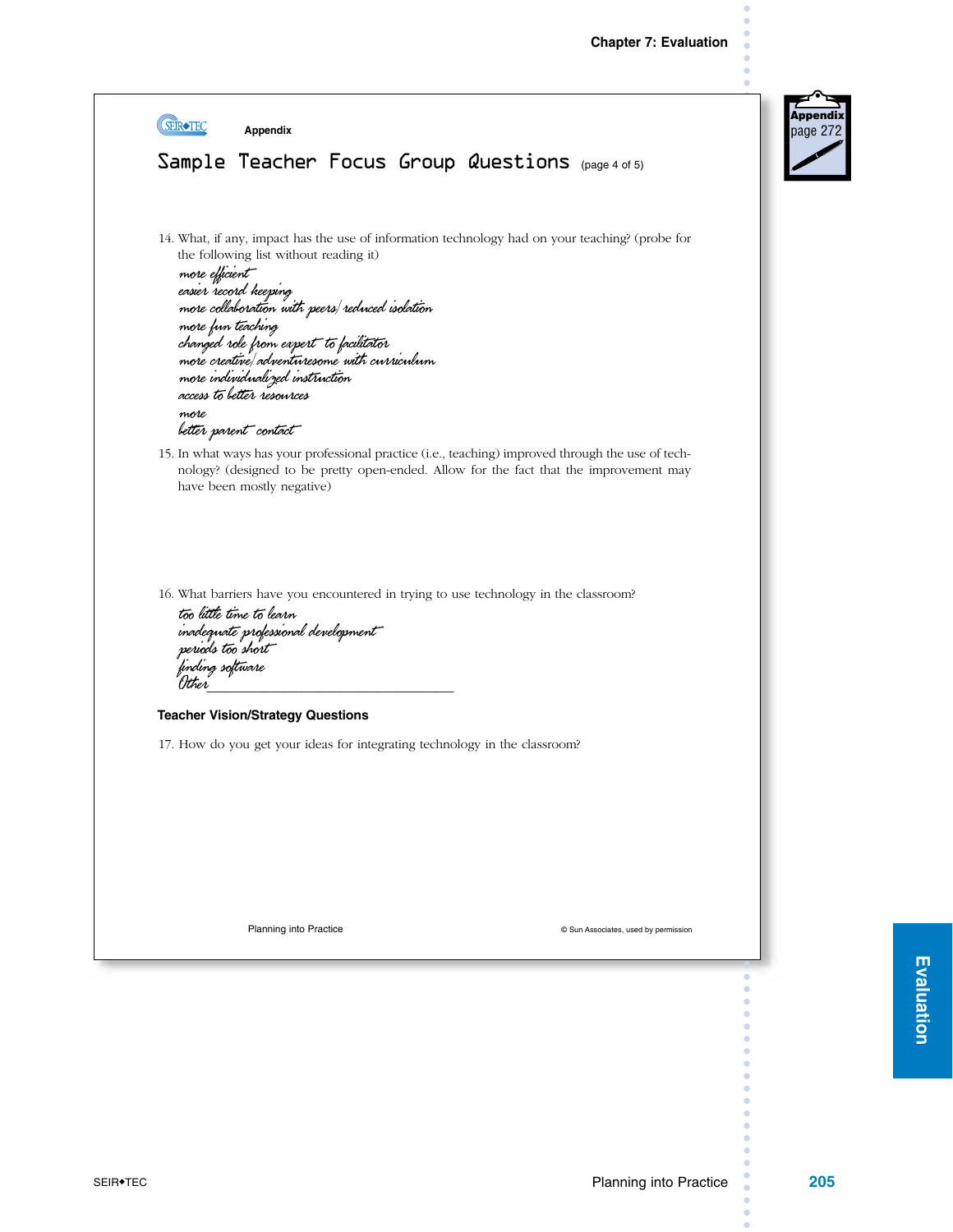

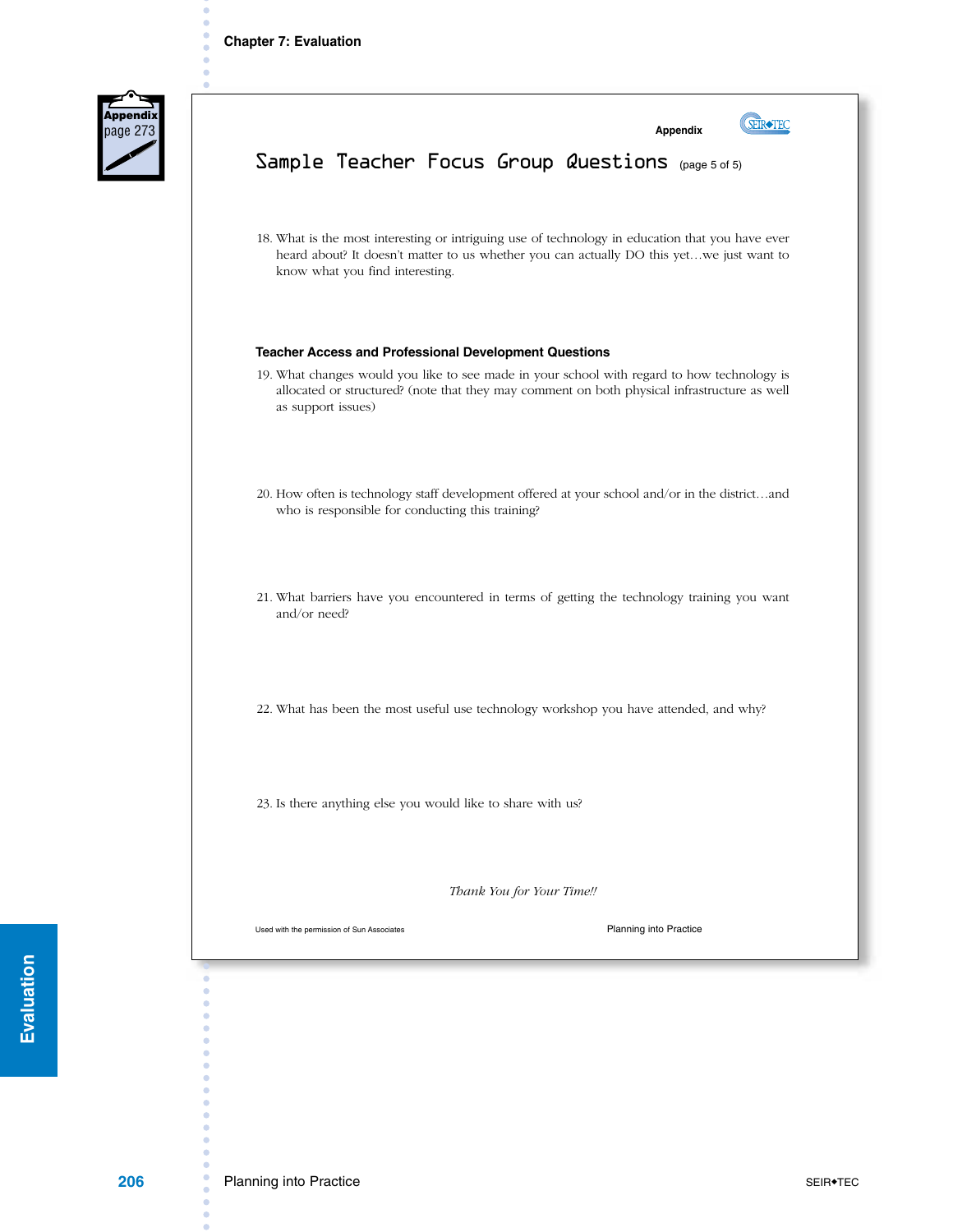## **Using the Evaluation Results**

What are you going to do with the evaluation results? Typically, evaluation results are summarized in end-of-year or end-of-project reports that help technology leaders determine how successful the district has been in meeting program goals and objectives. Specifically, the data should help them make data-informed decisions about whether to continue, terminate, refocus, or modify activities and strategies included in the technology plan.

While reports are useful, think how much more impact a PowerPoint presentation or school portfolio would be when you're trying to convince the school board to increase funding for technology. In addition to telling stories and presenting data, you could include products of learning and other kinds of evidence that make the program more real to those who have not been actively involved.

## **The Link Between Technology and Student Achievement**

When considering the findings from an evaluation of a technology integration initiative, it is reasonable to ask if there isn't another bottom line issue; that is, what is the connection—if any—between student and teacher technology use and traditional student assessments such as standardized test scores? Given the amount of attention provided to traditional assessments, it is certainly expected that one should attempt to tie all important educational initiatives, such as technology, to performance gains or losses on these scores.

We believe that there is a link between technology and student performance as measured by traditional assessments; but this link is not direct. In other words, technology alone is not responsible for increases in student achievement. Rather, improvements in learning result from a *combination* of factors, including the way the teacher teaches, ready access to technology, administrative support, and the classroom environment. More and more, we are realizing that another crucial factor is the linkage among technology use, the curriculum, standards, and assessments.

Educational research tells us that student achievement increases when learning activities are engaging and student-centered. Learning needs to be standards based, relevant, attuned to the individual student's style of learning, and holistic that is, tied to a student's prior knowledge, experience, and interests. Another way of saying all of this is to shorthand these descriptions and state that high-performing student learning is engaged and constructivist in nature and guided by strong and meaningful curriculum frameworks. Students who are able to work in environments that encourage this type of learning *will* achieve. While existing standardized tests do at best only an adequate job of measuring student achievement and knowledge, students who are engaged in supportive learning environments and reformed teaching practices will generally score higher than students who are not.

It all comes back to the same basic point, that technology is only a useful and in this case, we can say, impactful—tool when used in the hands of a skilled teacher. The issue is pedagogy, not computer skills. Schools where teachers are

SEIR◆TEC

**207**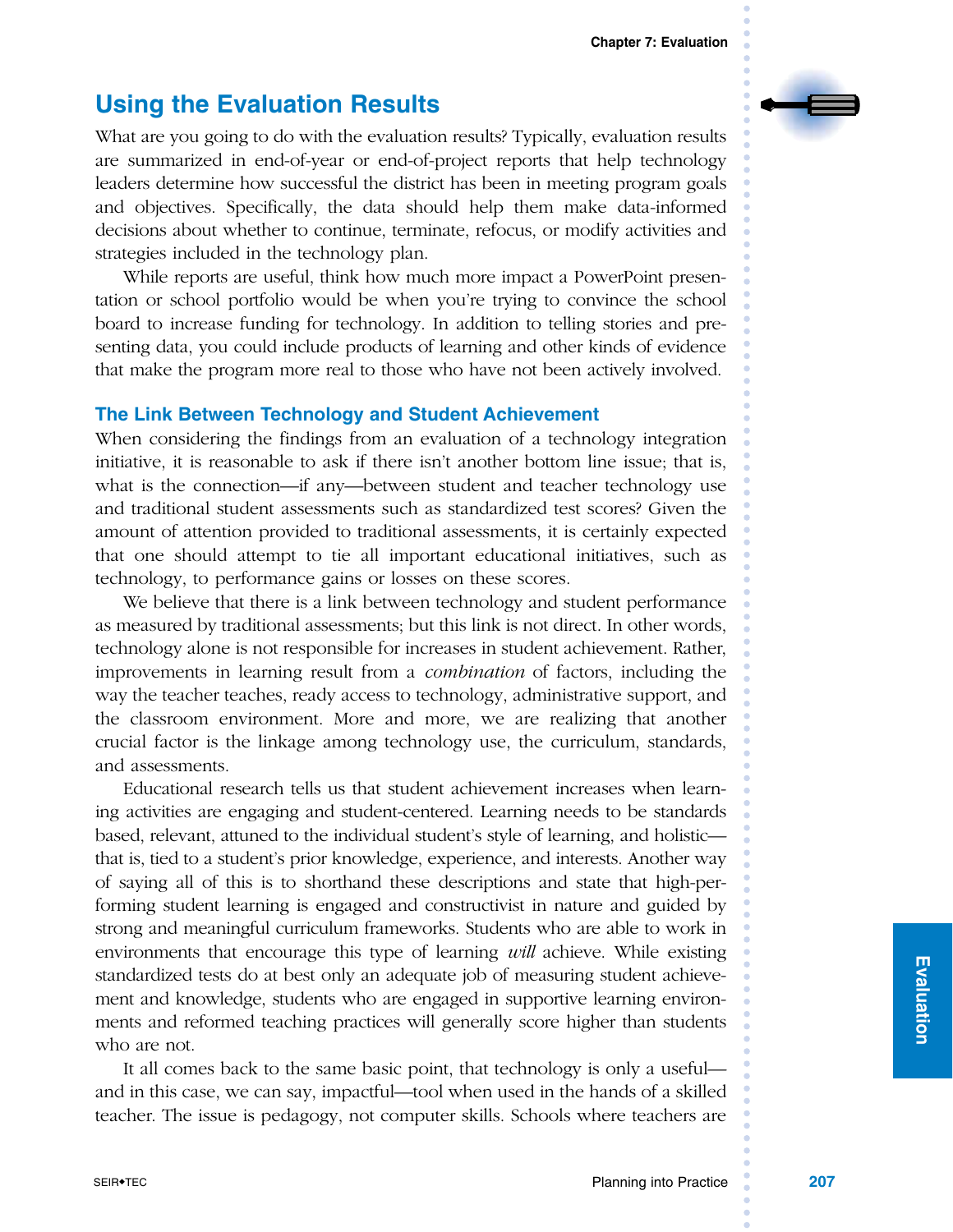#### **Chapter 7: Evaluation**

employing student-focused instructional practices, where administrators support and expect such practices, where students are actively and excitedly involved in the process of learning—these will be high-performing schools. The role of evaluation is to provide a systematic way of examining the systems, structures, and practices that support good teaching with technology, and ultimately, the practices that promote effective learning.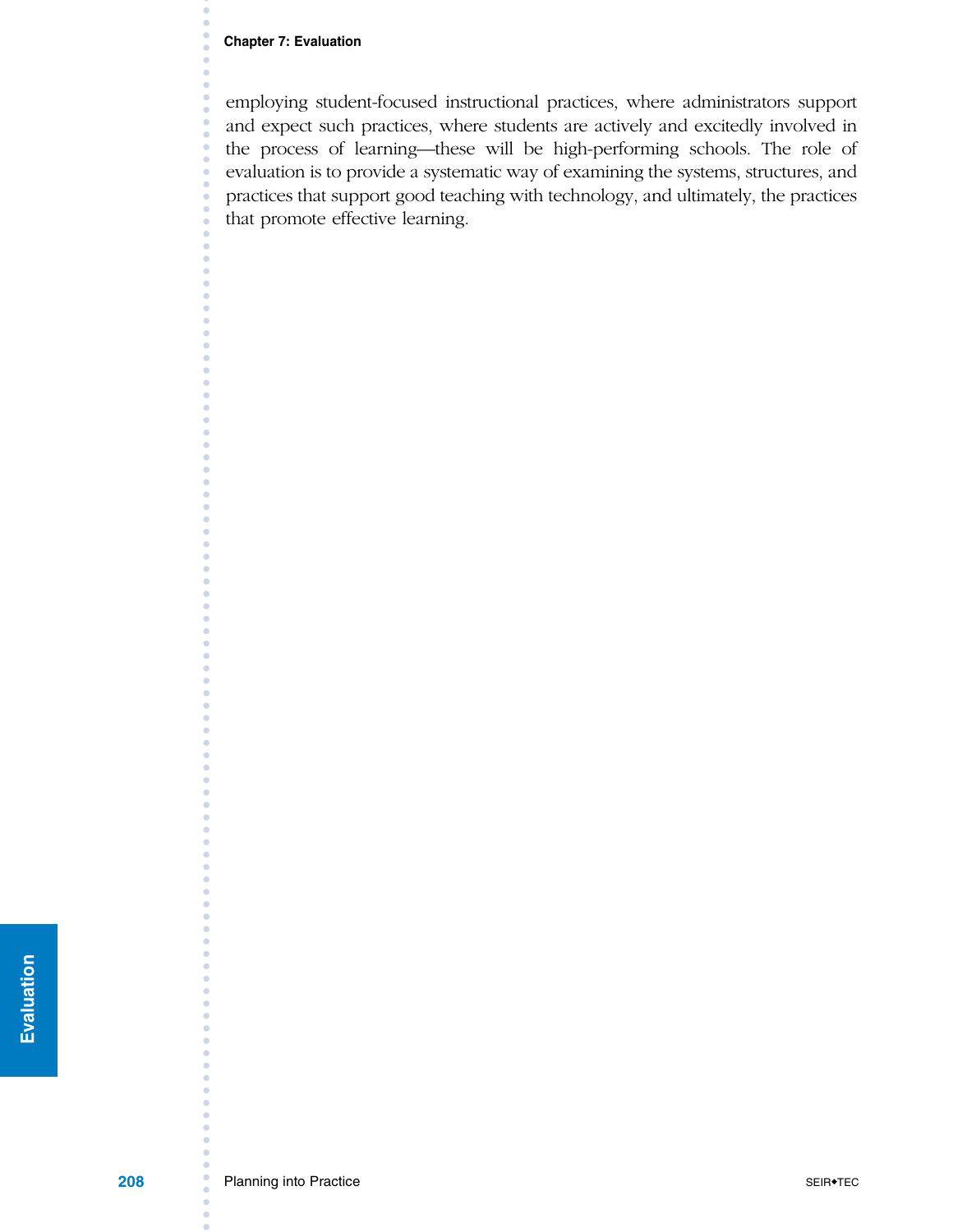## **Resources**

## **Evaluation Resources**

## **Online Resources**

#### **www.hprtec.org**

*Profiler–*a collection of on-line tools & instruments for collecting and analyzing data that can be helpful for planning evaluation.

## **http://www.apple.com/education/k12/leadership/acot/library.html**

*Changing the Conversation about Teaching, Learning & Technology—A Report on 10 Years of ACOT Research.* 1996. Apple Computer Corporation.

## **http://www.crito.uci.edu/lc/findings/ComputerUse/html/startpage.htm**

Becker, Henry J.; Ravitz, J.L.; and Wong, Y. 1999. Teacher and Teacher-Directed Student Use of Computers and Software. *Teaching, Learning, and Computing: 1998 National Survey. Report #3.* Center for Research on Information Technology and Organizations. University of California, Irvine and University of Minnesota.

## **http://serve-line.serve.org/seirtec/publications/storiesdata.html**

Bingham, Margaret H. 1999. Stories with Data and Data with Stories. *T.H.E. Journal (Technological Horizons in Education)* 26 (April): 20

#### **http://www.sedl.org/pubs/tec27/nonflash.html**

Boethel, Martha and Dimock, K.Victoria. 1999. *Constructing Knowledge with Technology: A Review of the Literature.* Austin, TX: Southwest Educational Development Laboratory.

## **http://www.sedl.org/tap/newsletters/welcome.html**

Burns, Mary; Adams, Sharon; Burniske, Jackie; and Dimock, K. Victoria. 1999–2000. *TAP into Learning: Briefing Papers on Constructivism and Technology.* Austin, TX: Southwest Educational Development Laboratory.

## **http://ra.terc.edu/alliance/TEMPLATE/alliance\_resources/reform/ tech-infusion/index.html**

Fulton, K. and Feldman, A., et al. 1995. *Technology Infusion and School Change. Perspectives and Practices.* Cambridge, MA: TERC.

#### **www.milkenexchange.org/projects.taf?\_function=detail&Content\_uid1=152**

*Technology in American Schools: Seven Dimensions for Gauging Progress—A Policymaker's Guide.* 1998. Santa Monica, CA. Milken Exchange on Education Technology.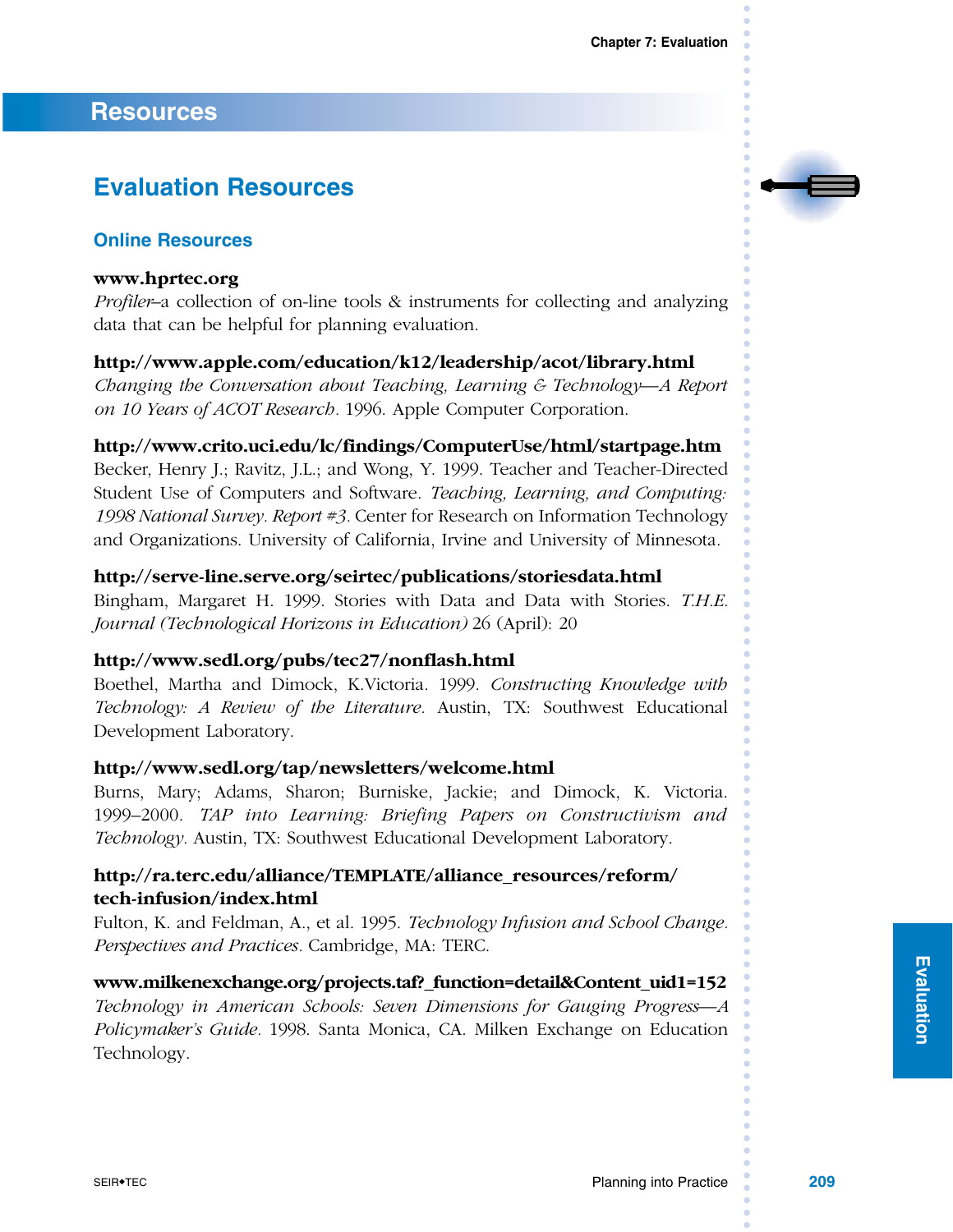**www.milkenexchange.org/publication.taf?\_detail&Content\_uid1=161** Schacter, J. 2000.*The Impact of Education Technology on Student Achievement: What the Most Current Research Has to Say.* Santa Monica, CA: Milken Exchange on Education Technology.

## **Print Resources**

- Brinkerhoff, R.O.; Brethower, D.M.; Hluchyj, T.; and Nowakoski, J.R. 1983. *Program Evaluation: A Practitioner's Guide For Trainers And Educators.* Boston: Kluwer Nijhoff Publishing.
- Sheingold, K. and Hadley, M. 1990. *Accomplished Teachers: Integrating computers into Classroom Practice* New York, NY: Bank Street College of Education.
- Sun, Jeff. 2000. How Do We Know It's Working? Designing an Authentic Technology Evaluation and Assessment Plan. *Learning & Leading with Technology* 27:7.
- *Technology: Indicators of quality information technology systems in K–12 schools.* 1996. Schaumburg, IL: National Study of School Evaluation.
- US Congress, Office of Technology Assessment. 1995. *Teachers and Technology: Making the Connection.* OTA-EHR-616. Washington, DC: US Government Printing Office.
- US Department of Education, Office of Educational Research and Improvement. September, 1995. *Technology's Role in Education Reform. Findings from a National Survey of Innovating Schools.*

Wiggins, G. and McTighe, J. 1998. *Understanding by Design.* Alexandria, VA: ASCD.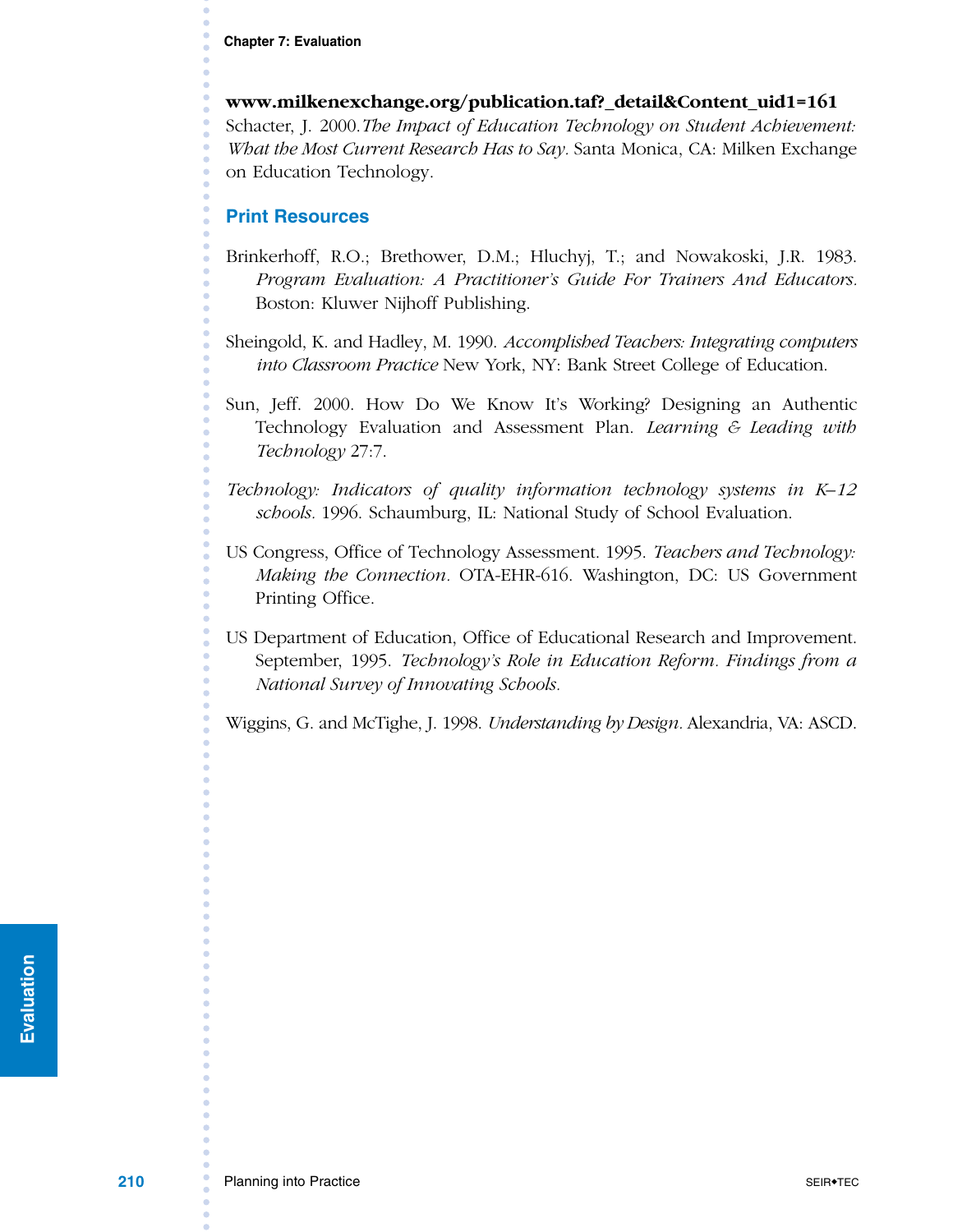## Putting It All Together

## **A conversation about evaluating technology programs**

## **What do you think about external evaluators for technology projects?**

There is a growing trend toward involving evaluation experts outside the district in designing and implementing the evaluation plan. The US Department of Education, in particular, tends to favor grant proposals that include external evaluators instead of relying solely on internal expertise. The thinking is that someone from outside the system can provide a more objective point of view than those who are immersed in the situation. An external evaluator can also provide additional expertise in evaluation design and methods. The down side of having an external evaluator is that it can be expensive. If you're writing a grant proposal where the whole evaluation will be conducted externally, you should set aside about ten percent of the budget for that purpose. An alternative might be to have someone from outside the district help design the evaluation component of the technology plan, but have educators within the district collect and analyze the data. The external evaluator could review the results from time to time to make sure you're on track.

## **Evaluation can be somewhat intimidating, especially if you're worried that the results might be used to reduce the district's level of commitment to technology integration. What tips would you offer that might ease teachers and administrators' worries?**

The main thing is to think positively. If you're conducting formative evaluation as you implement the technology plan, and you make adjustments in activities and strategies according to the results, it's difficult to imagine that the overall evaluation will turn out badly. Even if you do have some negative findings, there will be plenty of things to be happy about. And, no matter what, you will undoubtedly learn a few valuable lessons about what works, what doesn't work, and the factors that affect success.

Another tip is to brag on your successes. If you focus on negative findings from the evaluation, you can just bet that everyone else will, too. But if you focus on the positive, while being objective about the negative, you'll build support for technology integration in your district.

#### **What should we do if test scores don't go up?**

As we said before, improvements in learning result from a combination of factors, including the way teachers teach, access to technology, the classroom environment, and administrative support. Another big factor is the extent to which technology use supports the curriculum and assessments measure what's included in the curriculum. If test scores don't improve as you (and the school board) hope, you might start by taking a look at these factors. Are teachers using technology in meaningful ways? Are they using it to support traditional instruction, or are students engaged in constructivist learning? How easy or difficult is it for teachers